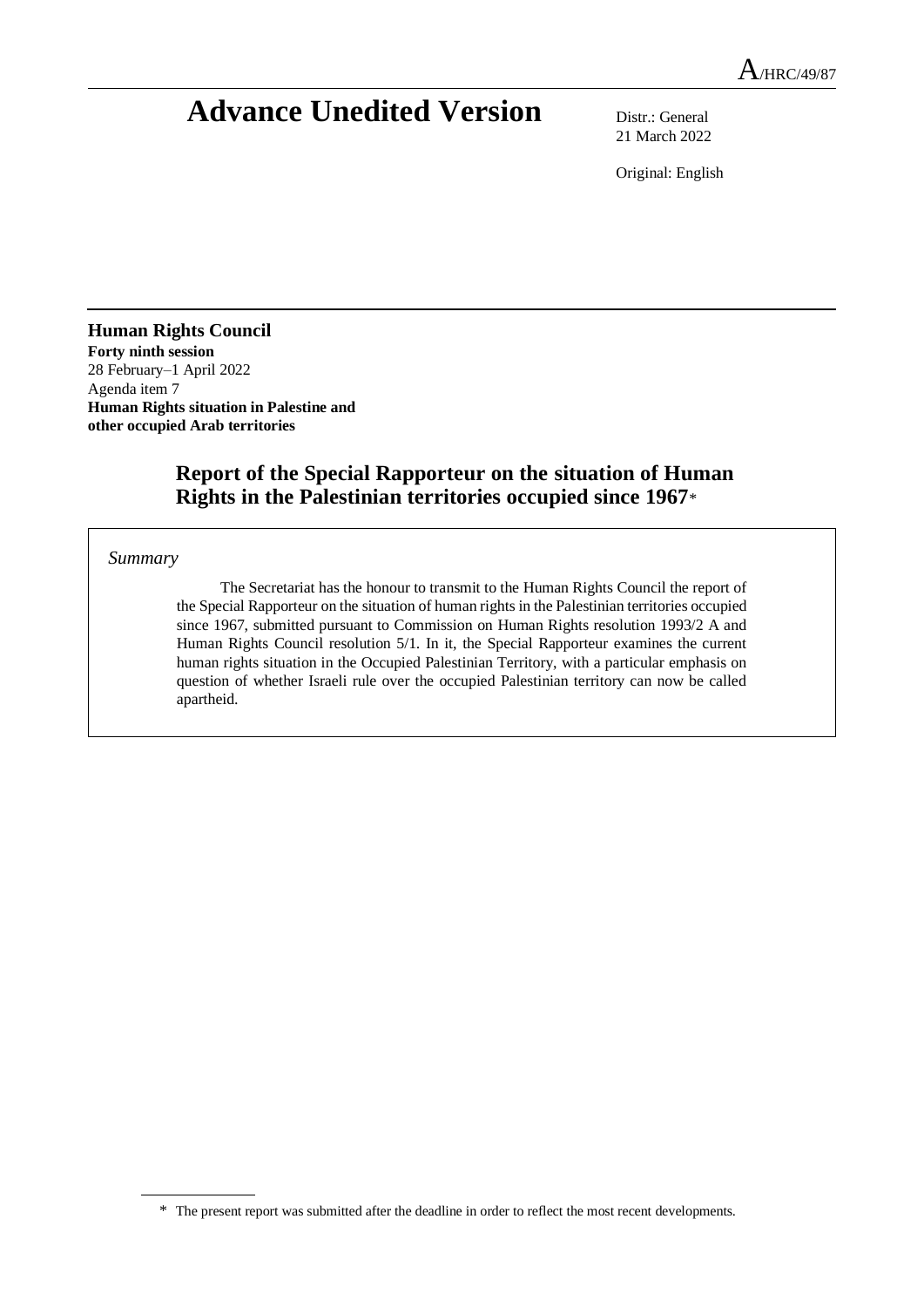## **I. Introduction**

1. The present report is submitted to the Human Rights Council by the Special Rapporteur on the situation of human rights in the Palestinian territories occupied since 1967, pursuant to Commission on Human Rights resolution 1993/2 A and Council resolution 5/1.

2. The Special Rapporteur would like to note that he has yet to be granted access to the Occupied Palestinian Territory, nor have his requests to meet with the Permanent Representative of Israel to the United Nations been accepted. The Special Rapporteur notes again that access to the Occupied Palestinian Territory is a key element in the development of a comprehensive understanding of the human rights situation on the ground.

3. The present report is based primarily on written submissions. The Special Rapporteur was unable to travel to the region for further consultations owing to COVID-19.

4. The Special Rapporteur wishes to express his appreciation for the full cooperation extended to his mandate by the Government of the State of Palestine. He further acknowledges the essential work of civil society organizations and human rights defenders to create an environment in which human rights are respected and violations of human rights and international humanitarian law are not committed with impunity and without witnesses.

## **II. Current human rights situation**

5. The human rights situation of Palestinians in the West Bank, East Jerusalem and Gaza was marked by a significant deterioration. The amount of violence that Israel is employing in order to sustain its occupation, is constantly increasing and impacting Palestinian lives in a myriad of different ways. Palestinians continue to face daily and ongoing state violence with a high incidence of arbitrary use of force – physical and administrative. The result is daily harassment and abuse sometimes for no apparent reason, or other times, based on weak security grounds.<sup>1</sup>

6. Although it is not possible to provide a comprehensive review of all human rights concerns since his previous report, submitted to the Human Rights Council at its fortyseventh session, the Special Rapporteur would like to highlight concern over settler violence, and actions targeting civil society.

## **A. Settler violence**

7. The growth of settlement populations in the West Bank continues to result in confrontations between settlers and Palestinian populations. Settler violence has increased, not only in number of incidents but also in severity.<sup>2</sup> Settlers have regularly invaded Palestinian villages, sometimes in the proximity of or with the support of Israeli security forces. Settler violence has taken many forms, including physical violence, shooting with live ammunition, destruction of property, trees and crops, as well as stone throwing and intimidation. Settler violence has also continued unabated in 2022. For instance, on 21 January 2022, settlers from Givat Ronen outpost, south of Nablus, violently attacked Palestinians and Israeli activists who were planting trees on Palestinian-owned land near the village of Burin in the northern West Bank. Footage of the attack shows settlers beating people with clubs, throwing stones, and burning a car. Seven activists suffered light wounds and one man had his hand broken.<sup>3</sup>

8. The ubiquity of these settler attacks, and the credible reports of the Israeli security forces' passivity in combating this violence, has deepened the atmosphere of fear and coercion throughout the West Bank. The rising levels of violence have been made possible by a permanent lack of accountability for settler violence and attacks on Palestinians and

<sup>1</sup> https://www.btselem.org/topic/routine\_founded\_on\_violence.

<sup>2</sup> https://www.ohchr.org/en/press-releases/2021/11/un-experts-alarmed-rise-settler-violence-occupiedpalestinian-territory.

<sup>3</sup> https://www.btselem.org/video/20220302\_settlers\_attack\_israeli\_activists\_in\_burin.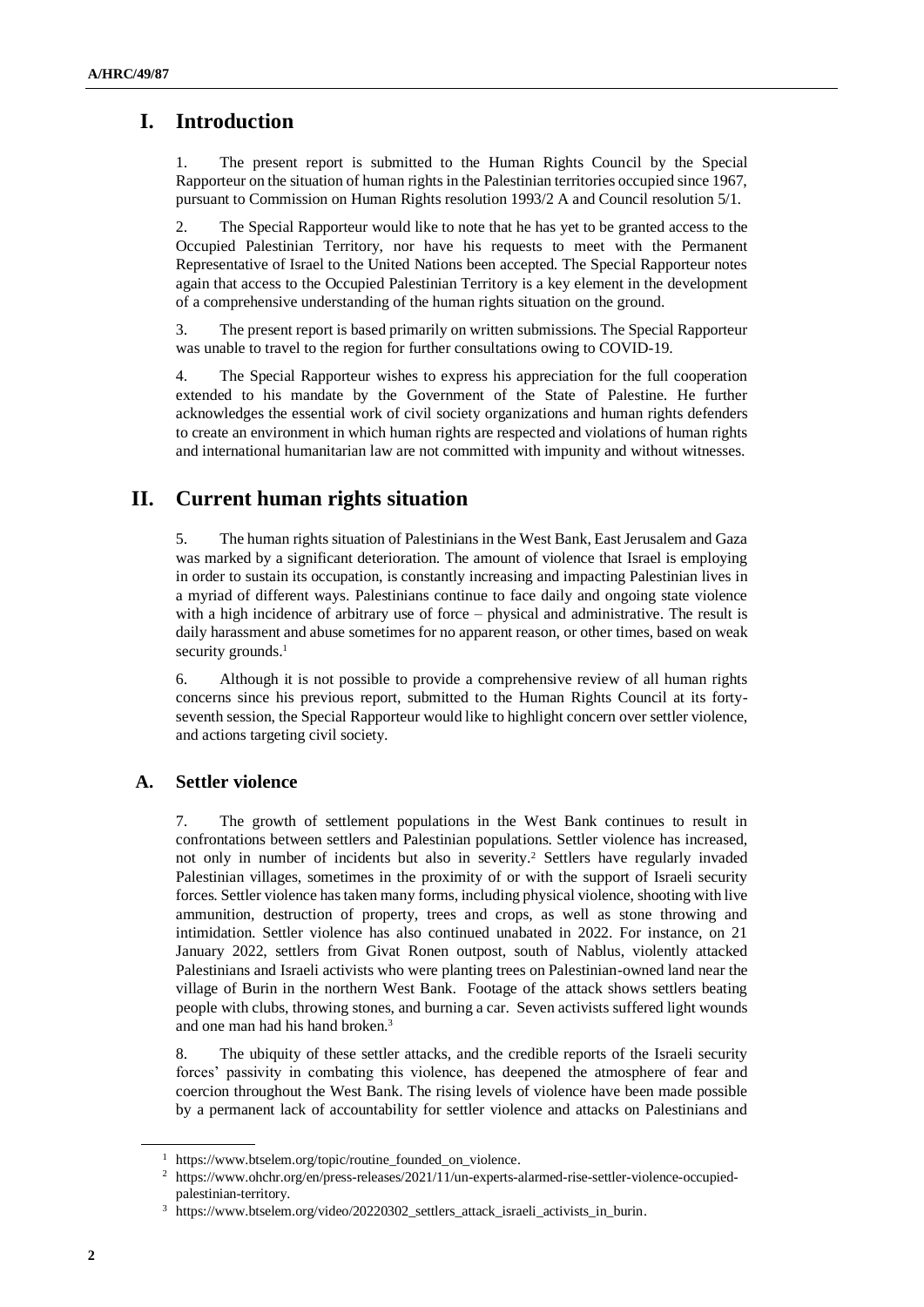Palestinian property. Israel has the obligation to take all measures in its power to restore and ensure, as far as possible, public order and life in the Occupied Palestinian Territory and, in all circumstances, to protect the Palestinian population against all acts or threats of violence.<sup>4</sup>

### **B. Civil Society**

9. Israeli authorities continued to take actions against Palestinian civil society organisation, which contributed to undermining the work of organizations promoting and supporting the human rights of Palestinians. These actions included the use of counterterrorism legislation and military orders to restrict and criminalise human rights and humanitarian work, the denial of visas of staff with the United Nations and international nongovernmental organizations, the use of Pegasus spyware of Israeli NSO group on mobile phones of Palestinian human rights workers<sup>5</sup>, arbitrary arrests and criminal prosecution of human rights defenders.

10. On 19 October 2021 the Israeli Minister of Defense announced the designation of six Palestinian human rights and humanitarian organizations<sup>6</sup> as "terrorist organizations" under Israel's Counter-Terrorism Law of 2016. The designation decisions were based on unsubstantiated links between these organizations and the Popular Front for the Liberation of Palestine, including alleged diversion of funds. At the time of drafting this report, no evidence proving these allegations has been presented by Israeli authorities despite several requests by the international community and concerned organizations.

11. The potential impact of these designations and subsequent declarations by the Chief Military Commander is substantial.<sup>7</sup> Both the Israeli Counter-Terrorism Law and the Defence (Emergency) Regulations of 1945 foresee prison terms for membership or any type of support or cooperation with such organizations, prohibition of activities, confiscation of property and closure of offices.<sup>8</sup>.

## **III. From Occupation to Apartheid**

### **A. Introduction**

12. When the facts change, so must our minds.

13. In the Palestinian territory that Israel has occupied since 1967, there are now five million stateless Palestinians living without rights, in an acute state of subjugation, and with no path to self-determination or a viable independent state which the international community has repeatedly promised is their right. <sup>9</sup> Over the past five decades, Israel has created 300 Jewish-only civilian settlements, all of them illegal,<sup>10</sup> with 700,000 Israeli Jewish settlers now living in East Jerusalem and the West Bank in the midst of, but apart from, three million Palestinians. In Gaza, Israel has barricaded the two million Palestinians into what former

<sup>&</sup>lt;sup>4</sup> Hague Regulations, arts.43, 46; and the fourth Geneva convention, of 12 August 1949, art.27.

<sup>5</sup> https://www.amnesty.org/en/latest/research/2021/11/devices-of-palestinian-human-rights-defendershacked-with-nso-groups-pegasus-spyware-2/.

<sup>6</sup> Addameer Prisoner Support and Human Rights Association; Al Haq; Defense for Children International – Palestine; Union of Agricultural Work Committees (UAWC); Bisan Center for Research and Development; and the Union of Palestinian Women's Committees.

<sup>7</sup> On 7 November 2021, the Israel's Chief Military Commander declared five of the Palestinian organizations as unlawful associations through military orders. According to Israeli law, the declarations of unlawful associations through military orders are applied in the West Bank and Gaza, while the terrorist designations under the Counter-Terrorism Law are applied in occupied East Jerusalem and Israel.

<sup>8</sup> Counter-Terrorism Law No 5766-2016, sections 20,21,22,23,24,56,and 69-70. Israeli Defence (Emergency) Regulations of 1945, sec.84,85; Military Order No.1651, sect.60,65, 237A, 237B, 251; and Military Order No. 101.

<sup>9</sup> UNGA Resolution A/RES/76/150 (16 December 2021). Adopted 168-5-10.

<sup>&</sup>lt;sup>10</sup> UNSC Resolution 2334 (23 December 2016) declared that the Israeli settlements are "a flagrant violation under international law."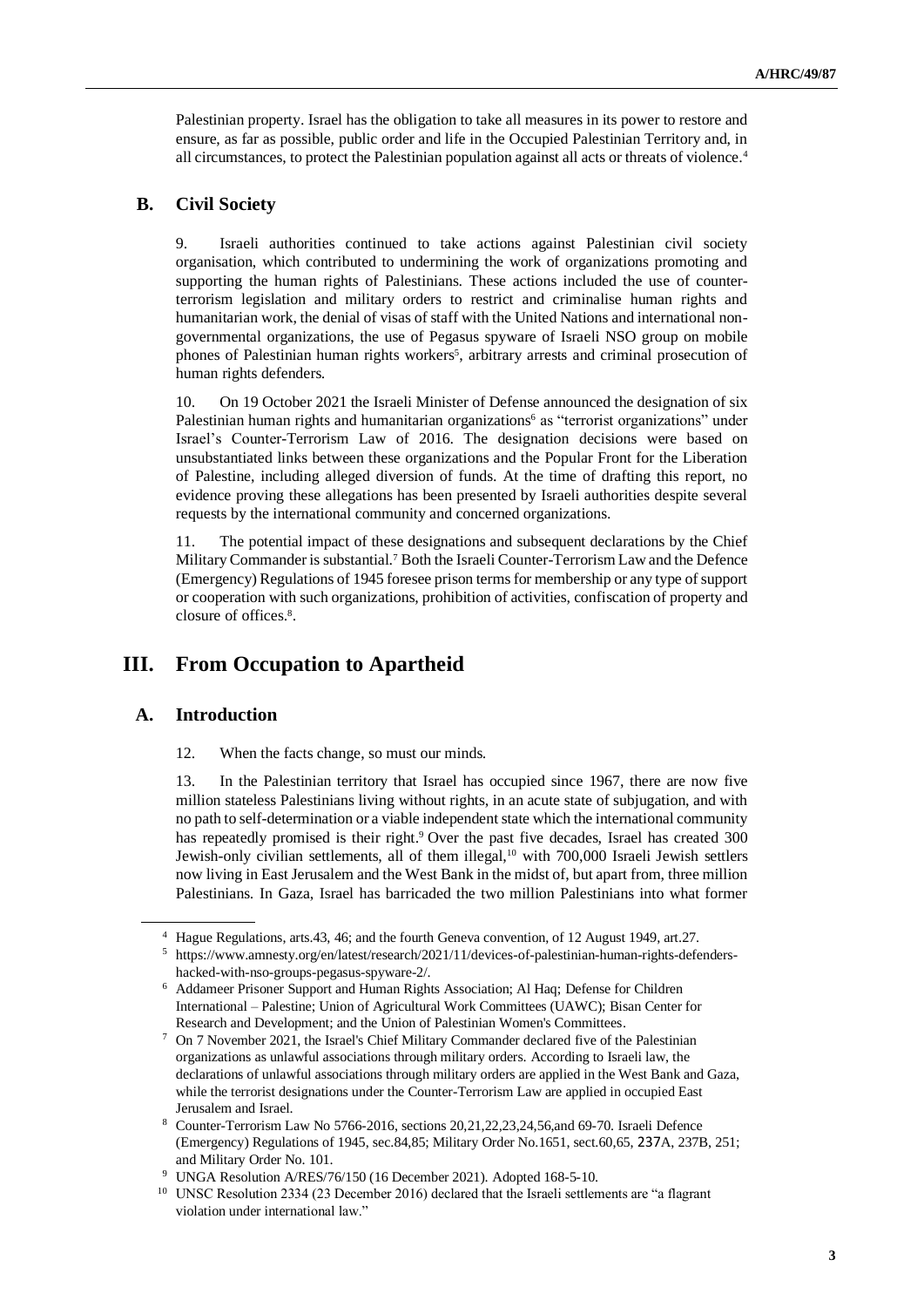British Prime Minister David Cameron called "an open-air prison,"<sup>11</sup> a method of population control unique in the modern world. In recent years, Israeli prime ministers have regularly and openly proclaimed that the country's rule over the Palestinians and their land is permanent and that no Palestinian state will emerge.<sup>12</sup>

14. The international community has declared time and again that the Israeli rule over the Palestinian territory is an occupation, strictly governed by international humanitarian law,<sup>13</sup> as well as by international human rights law.<sup>14</sup> By their very nature, occupations are required to be built with wood, not concrete. Accordingly, Israel's occupation must be temporary, it must be short-term, it is prohibited from annexing even a millimetre of occupied territory, any changes to the occupied territory must be as minimal as possible, it must comply fully with international law and United Nations resolutions, and it must cooperate in good faith with the Palestinian leadership to completely end the occupation and realize a genuine twostate solution.<sup>15</sup>

15. None of this has happened. Nor, on the available cogent evidence, is any of this likely to happen, absent concerted international intervention. Israel's occupation has been conducted in profound defiance of international law and hundreds of United Nations resolutions, with scant pushback from the international community.<sup>16</sup> Its 55-year-old occupation long ago burst through the restraints of temporariness. It has progressively engaged in the *de jure* and *de facto* annexation of occupied territory. It insists that the laws of occupation and human rights do not apply to its regime. And its proliferating facts on the ground have virtually extinguished what lingering prospects remain for a genuine Palestinian state. A legal oxymoron has emerged: an occupation in perpetuity.

16. The inescapable question becomes: has the Israeli occupation curdled into something darker and more ominous? While the laws of occupation continue to apply in full force to the Palestinian territory, they have become an increasingly inadequate legal and political framework by which to accurately understand, let alone effectively regulate and end, the transformative reality that Israel has been imposing on the ground. Even as the protracted Israeli occupation has crossed the bright red line into illegality, $17$  this does not appear to sufficiently capture the full extent of the qualitative changes occurring in the Palestinian territory.

17. Distinguished voices in recent years have concluded that these inexorable facts amount to, or closely resemble, apartheid. Ban Ki-Moon, the former Secretary-General of the United Nations, wrote in 2021 that Israel's "structural domination and oppression of the Palestinian people through indefinite occupation…arguably constitutes apartheid."<sup>18</sup> Nobel Laurate Desmond Tutu stated in 2014 that: "I know firsthand that Israel has created an apartheid reality within its borders and through its occupation."<sup>19</sup> South African Foreign Minister Naledi Pandor spoke in 2022 about her country's: "…significant dismay at the continued apartheid practices of Israel against the long-suffering people of Palestine."<sup>20</sup> Michael Ben-Yair, a former Attorney-General of Israel, said in 2022 that Israel has become: "…an apartheid regime… a one state reality, with two different peoples living with unequal rights."<sup>21</sup> Ami Ayalon, the former Director of Shin Bet, wrote in his memoir that: "We've

<sup>11</sup> [David Cameron describes blockaded Gaza as a 'prison' -](https://www.bbc.com/news/world-middle-east-10778110) BBC News.

<sup>&</sup>lt;sup>12</sup> Prime Minister Benjamin Netanyahu stated in 2018 that the Palestinians could have a "state-minus", where Israel would maintain security control over all of the Palestinian territory: *Jewish Telegraphic Agency*, 24 October 2018. In 2022, Prime Minister Naftali Bennett said that: "I oppose a Palestinian state, and I am making it impossible to conduct diplomatic negotiations that might lead to a Palestinian state": *Al-Monitor*, 31 January 2022.

<sup>13</sup> UNSC Resolutions 237, and 2334, as well as 20 other resolutions.

<sup>14</sup> *Wall Advisory Opinion,* ICJ Reports 2004, para.149.

<sup>15</sup> A/72/556.

<sup>16</sup> A/74/507,A/75/532.

<sup>17</sup> A/72/556.

<sup>18</sup> *Financial Times*, 29 June 2021.

<sup>19</sup> [Presbyterian General Assembly Biennial Meeting: My Message on Israel and Palestine | HuffPost](https://www.huffpost.com/entry/presbyterian-general-assembly_b_5499395)  [Communities](https://www.huffpost.com/entry/presbyterian-general-assembly_b_5499395) (16 June 2014).

<sup>20</sup> *Jerusalem Post*, 18 February 2022.

<sup>21</sup> *thejournal.ie,* 10 February 2022.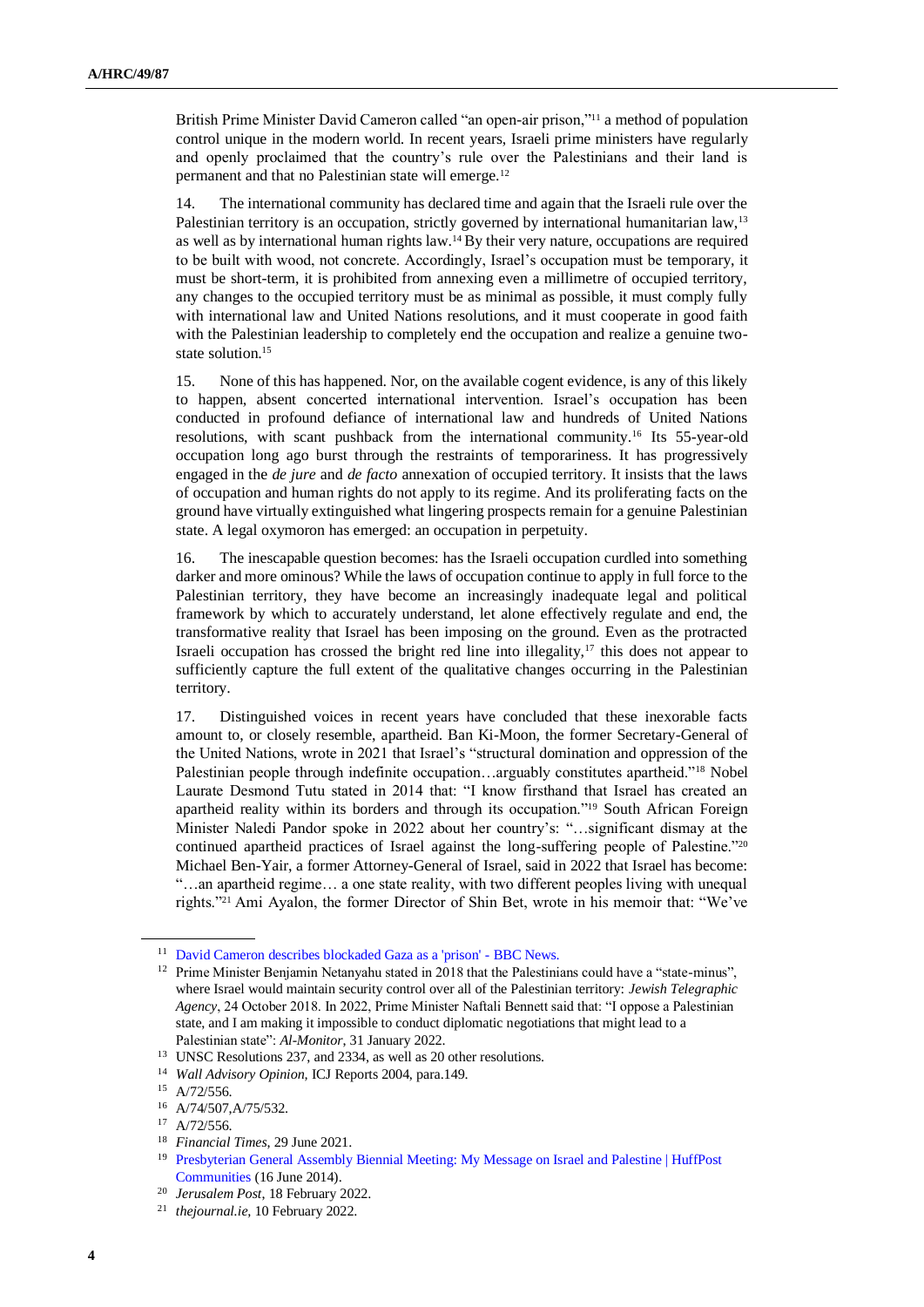already created an apartheid situation in Judea and Samaria, where we control the Palestinians by force, denying them self-determination."<sup>22</sup> And two former Israeli ambassadors to South Africa – Ilan Baruch and Alon Liel – stated in 2021 that Israel's systematic discrimination: "...on the basis of nationality and ethnicity" now constitutes apartheid.<sup>23</sup>

18. If these responsible figures have determined that this reality is apartheid, then it is incumbent upon the rest of us to test, through the tools of international law and human rights, whether these observations accurately reflect what is happening in the Palestinian territory.

19. Palestinians have urged the international community to understand their predicament as apartheid. Palestinian ambassador Riyad Mansour stated to the United Nations Security Council in February 2022 that apartheid is now entrenched in the occupied Palestinian territory.<sup>24</sup> Two of Palestine's premier human rights organizations – Al-Haq and Addameer – have concluded that Israel is maintaining an apartheid regime over the Palestinian people as a whole.<sup>25</sup> Al Mezan, another leading Palestinian human rights group, recently reported that the enclosure of Gaza has become an integral part of Israel's apartheid regime.<sup>26</sup>

20. International and Israeli human rights organizations have likewise issued substantive reports which have determined that Israel has created an apartheid rule, either in the West Bank or throughout Israel and the occupied Palestinian territory. Human Rights Watch stated in 2021 that "…the Israeli government has demonstrated an intent to maintain the domination of Jewish Israelis over Palestinians across Israel and the OPT."<sup>27</sup> Amnesty International concluded in 2022 that "Israel has perpetrated the international wrong of apartheid, as a human rights violation and a violation of international public law wherever it imposes this system."<sup>28</sup> B'Tselem found in 2021 that Israel has created a "regime of Jewish supremacy from the Jordan River to the Mediterranean Sea", which constitutes apartheid.<sup>29</sup> And Yesh Din issued a comprehensive legal opinion in June 2020 by human rights lawyer Michael Sfard which determined that the crime of apartheid is being committed by Israel in the West Bank.<sup>30</sup>

21. Israel and its supporters have strongly resisted the labelling of Israel's policies and practices as amounting to apartheid. In January 2022, Israeli Foreign Minister Yair Lapid responded to the Amnesty International report by stating that its finding of apartheid was "false, biased and antisemitic."<sup>31</sup> David Harris, the CEO of the American Jewish Committee, said that Israel's shortcomings cannot be compared with apartheid South Africa.<sup>32</sup> In a more reflective comment, Michael Koplow of the Israel Policy Forum criticized the use of "apartheid" as conceptionally wrong in the context of Israel and Palestine, because it would lead decision-makers away from solving the true problem on the ground.<sup>33</sup>

22. This section of the report examines whether Israeli rule over the occupied Palestinian territory can now be called apartheid. The Special Rapporteur acknowledges that a number of human rights groups (Al-Haq, Addameer, Human Rights Watch, Amnesty International and B'Tselem) have analyzed the issue of apartheid in the context of Israel and the occupied Palestinian territory together, taking the view that it is impossible to have "democracy here

<sup>22</sup> *Friendly Fire* (Steerforth Press,2021), at.260.

<sup>23</sup> *GroundUp*, 8 June 2021.

<sup>&</sup>lt;sup>24</sup> Statement, 23 February 2022, Permanent Observer Mission of the State of Palestine to the United Nations.

<sup>&</sup>lt;sup>25</sup> Al-Haq and Addameer, together with Housing and Land Rights Network: "Entrenching and Maintaining an Apartheid Regime over the Palestinian People as a Whole" (Submission to the Special Rapporteur, January 2022).

<sup>26</sup> Al-Mezan, *The Gaza Bantustan: Israeli Apartheid in the Gaza Strip* (November 2021).

<sup>27</sup> Human Rights Watch, *A Threshold Crossed* (April 2021).

<sup>28</sup> Amnesty International, *Israel's Apartheid against Palestinians* (February 2022).

<sup>29</sup> B'Tselem, *A Regime of Jewish Supremacy* (January 2021).

<sup>30</sup> Yesh Din, *The Israeli Occupation of the West Bank and the Crime of Apartheid* (June 2020).

<sup>31</sup> *Times of Israel*, 31 January 2022.

<sup>32</sup> *Politico*, 1 February 2022.

<sup>33</sup> *In Koplow Column*, Israel Policy Forum, 3 February 2022.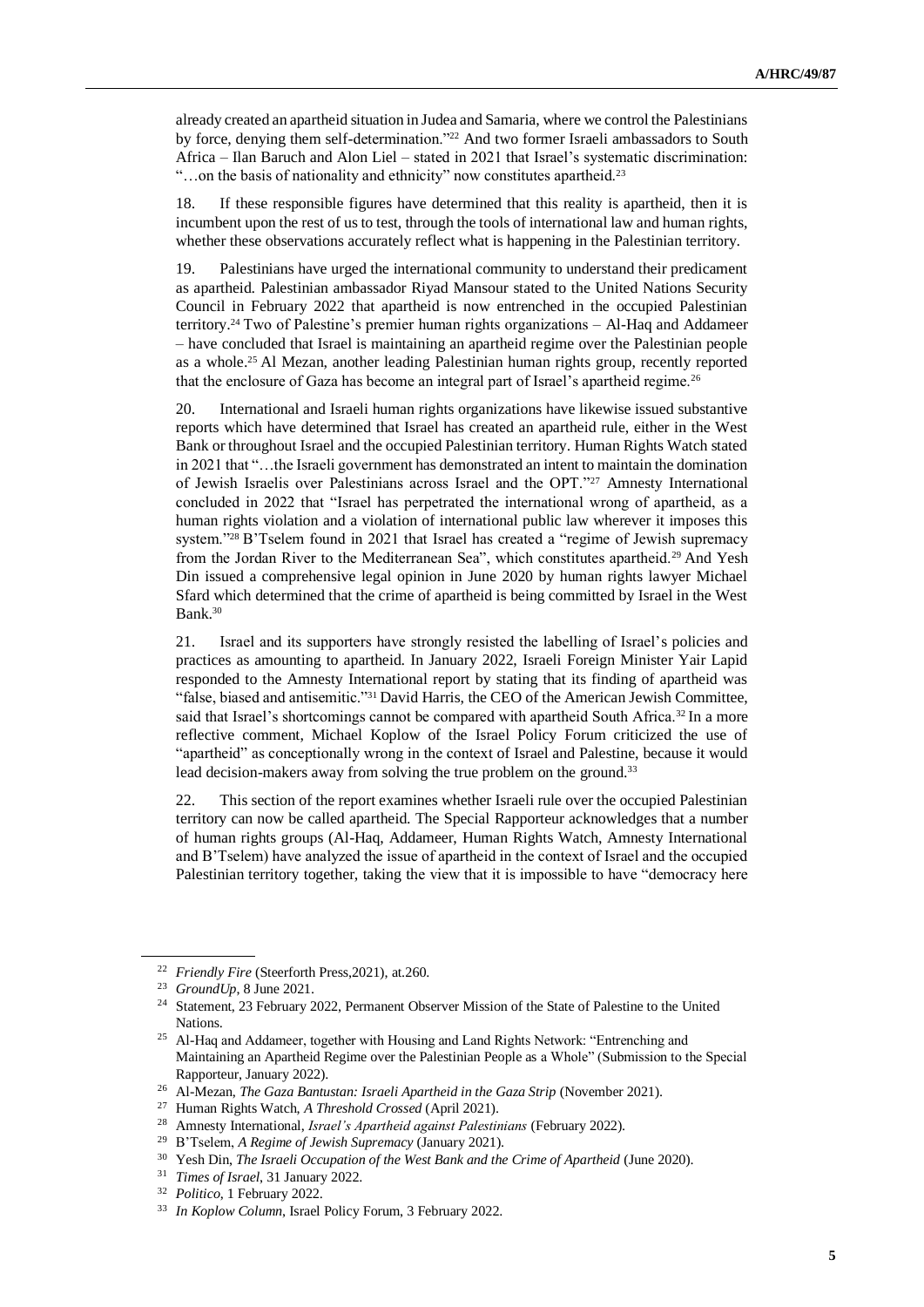and apartheid there".<sup>34</sup> However, consistent with the mandate of the Special Rapporteur, the focus is on Israeli practices in the West Bank, including East Jerusalem, and Gaza.

## **B. International Law and the Prohibition of the Crime of Apartheid**

23. The concept of apartheid – the term means 'apartness' in Afrikaans – as an oppressive system of rule and a cornerstone legal prohibition in international law arose from the legal, political and social practices developed in southern Africa between the 1940s and the 1990s. It originated in South Africa as a declared state policy in 1948,<sup>35</sup> and was also implemented in other settler-colonies in southern Africa, including Namibia and Rhodesia. Today, apartheid has acquired a universal meaning that transcends the specific practices in southern Africa and is applicable wherever it may exist.

24. The legal prohibition against apartheid has become well-established through both customary and conventional international law. It is regarded today as a *jus cogens* norm, a peremptory norm of international law for which no derogation is allowed.<sup>36</sup> Elevating apartheid to the most serious of crimes in international law places it in the same category as war crimes, wars of aggression, territorial annexation, genocide, slavery, torture and crimes against humanity. And as a *jus cogens* norm, this gives rise to obligations *erga omnes*, creating a legal duty on all states to cooperate in order to end the violation.<sup>37</sup>

#### **Customary International Law**

25. The United Nations General Assembly first approved a resolution critical of apartheid in South Africa in 1950,<sup>38</sup> and subsequently adopted a volume of resolutions condemning the practice over the next 40 years. In 1968, the General Assembly declared that: "…the policies of apartheid practised by the Government of South Africa [are] a crime against humanity," stating that it was part of the policy of South Africa to deny the majority population its right to self-determination.<sup>39</sup> In its Advisory Opinion on Namibia in 1971, the International Court of Justice ruled that the application of apartheid in Namibia by South Africa was a "flagrant violation of the purposes and principles of the Charter [of the United Nations]."<sup>40</sup> And in 1980, the United Nations Security Council stated that the "…policy of apartheid is a crime against the conscience and dignity of mankind and is incompatible with the rights and dignity of man, the Charter of the United Nations and the Universal Declaration of Human Rights."<sup>41</sup> Legal scholars have accepted that the prohibition against apartheid has acquired the status of a rule of customary international law, $42$  meaning that it applies universally, regardless of whether a state has ratified a convention or international instrument outlawing apartheid.

#### **Conventional International Law**

26. In conventional international law, the prohibition against the crime of apartheid is firmly anchored in the instruments of international human rights law, international humanitarian law and international criminal law.

27. In international human rights law, the 1965 International Convention for the Elimination of All Forms of Racial Discrimination (ICERD)<sup>43</sup> was adopted by the UN General Assembly to combat the scourge of racial supremacy, segregation and separation

<sup>34</sup> Also see N.Thrall, "The Separate Regimes Delusion", *London Review of Books* (7 January 2021).

<sup>&</sup>lt;sup>35</sup> N. Clark & W.Worger, *South Africa: The Rise and Fall of Apartheid* (3<sup>rd</sup> ed.) (Routledge, 2016).

<sup>36</sup> [http://legal.un.org/ilc/texts/instruments/english/commentaries/9\\_6\\_2001.pdf,](http://legal.un.org/ilc/texts/instruments/english/commentaries/9_6_2001.pdf) commentary on art.40.

<sup>37</sup> D. Tladi, Special Rapporteur, *Fourth Report on Peremptory Norms of General International Law (Jus Cogens),* International Law Commission, A/CN.4/727 (31 January 2019), paras.91-101.

<sup>38</sup> UNGA Resolution 395(V)(2 December 1950).

<sup>39</sup> UNGA Resolution 2396 (XXXIII)(2 December 1968). Also Tladi, *supra* note.**29**, at para.96.

<sup>40</sup> *Advisory Opinion on Namibia*, ICJ Reports 1971, para. 131.

<sup>41</sup> UNSC Resolution 473 (13 June 1980).

<sup>42</sup> Tladi, *supra*, note.37; A. Cassese, *International Criminal Law* (2nded.)(OUP, 2008)25.

<sup>43</sup> (1965), 660 UNTS 195, entered into force 4 January 1969. As of 1 February 2022, 182 states had ratified the ICERD.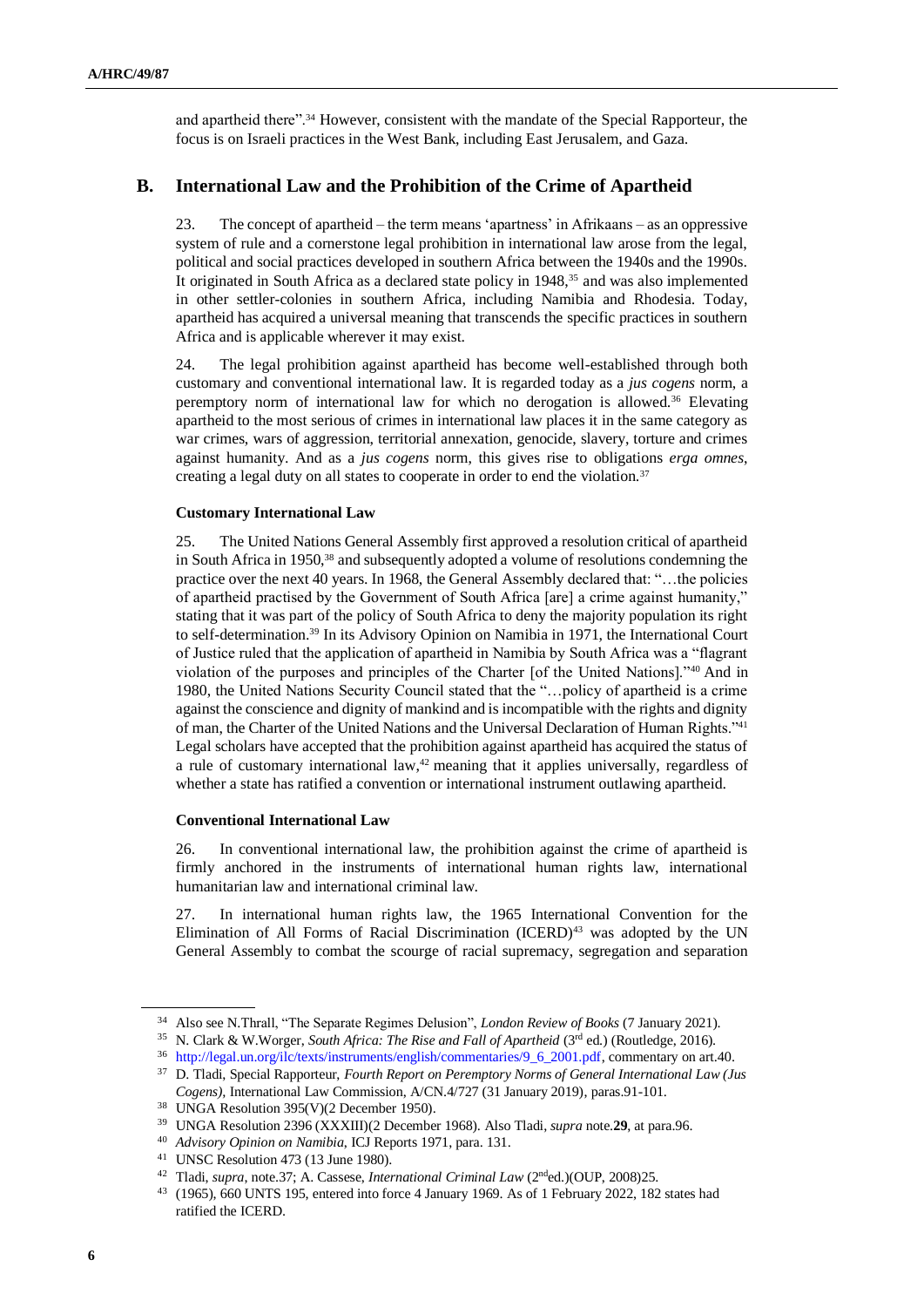through the prohibition of discrimination on the basis of race, colour or ethnic origin.<sup>44</sup> Article 3 states that:

"States Parties particularly condemn racial segregation and apartheid and undertake to prevent, prohibit and eradicate all practices of this nature in territories under their jurisdiction."45

28. In international humanitarian law, apartheid has been designated by the High Contracting Parties to the Geneva Conventions as a grave breach under the 1977 Protocol Additional 1 if committed during circumstances regulated by the Conventions, such as an armed conflict or an occupation.<sup>46</sup> Article 85(4) defines a series of "wilfully committed" acts as "grave breaches" of the Protocol. Among the specifically-listed acts are:

"practices of apartheid and other inhuman and degrading practices involving outrages upon personal dignity, based upon racial discrimination."

Additionally, Article 85(5) declares that "grave breaches" shall be regarded as "war crimes" under international humanitarian law.

29. The International Committee of the Red Cross, the guardian of the Geneva Conventions, considers that the prohibition against apartheid in international humanitarian law has achieved the status of customary international law.<sup>47</sup> and in international criminal law, the UN General Assembly adopted the International Convention on the Suppression and Punishment of the Crime of Apartheid<sup>48</sup> in 1973. Article 1 of the Convention declares that apartheid is a "crime against humanity." Article 2 defines the crime against humanity of apartheid as including:

"…similar policies and practices of racial segregation and discrimination as practiced in southern Africa, shall apply to the following inhuman acts committed for the purpose of establishing and maintaining domination by one racial group of persons over any other racial group of persons and systematically oppressing them."

In defining the crime, Article 2 goes on to provide a detailed list of inhuman acts which would characterize a system of control amounting to the crime against humanity of apartheid, which in summary form includes:

(a) Denial to the members of a racial group of the right to life and liberty of person, through such means as murder, serious bodily or mental harm or arbitrary arrest and imprisonment;

(b) The deliberate imposition on a racial group of living conditions calculated to cause their physical destruction, in whole or in part;

(c) Legislative actions calculated to prevent a racial group from full participation in all features of a society's economic, social, political and cultural life;

(d) Any measures designed to divide the population along racial lines by the creation of separate reserves or ghettos, the prohibition of mixed marriages, or the expropriation of land;

(e) Exploitation of the labour of a racial group; and

(f) Persecution of organizations, by depriving them of their fundamental rights and freedoms because they oppose apartheid.

<sup>44</sup> ICERD was ratified by Israel in 1979 and by the State of Palestine in 2014.

<sup>&</sup>lt;sup>45</sup> In a 1995 resolution, the UN Committee on the Elimination of Racial Discrimination stated that Article 3 has universal application, and the prohibition applies to all countries: http://hrlibrary.umn.edu/gencomm/genrexix.htm

<sup>46</sup> (1977), 1125 UNTS 195, entered into force 7 December 1979. As of 1 February 2020, 174 states had ratified the Additional Protocol.1. Israel ratified the *Geneva Conventions* in 1951, but has not ratified Additional Protocol 1.

<sup>47</sup> Customary IHL - [Rule 88. Non-Discrimination \(icrc.org\)](https://ihl-databases.icrc.org/customary-ihl/eng/docindex/v1_rul_rule88#:~:text=Apartheid-,Rule%2088.,other%20similar%20criteria%20is%20prohibited.)

<sup>48</sup> (1973), 1015 UNTS 243, entered into force 18 July 1976. As of 1 February 2022, 110 states ratified the *Convention.* The State of Palestine ratified the *Convention* in 2014. Israel has not ratified it.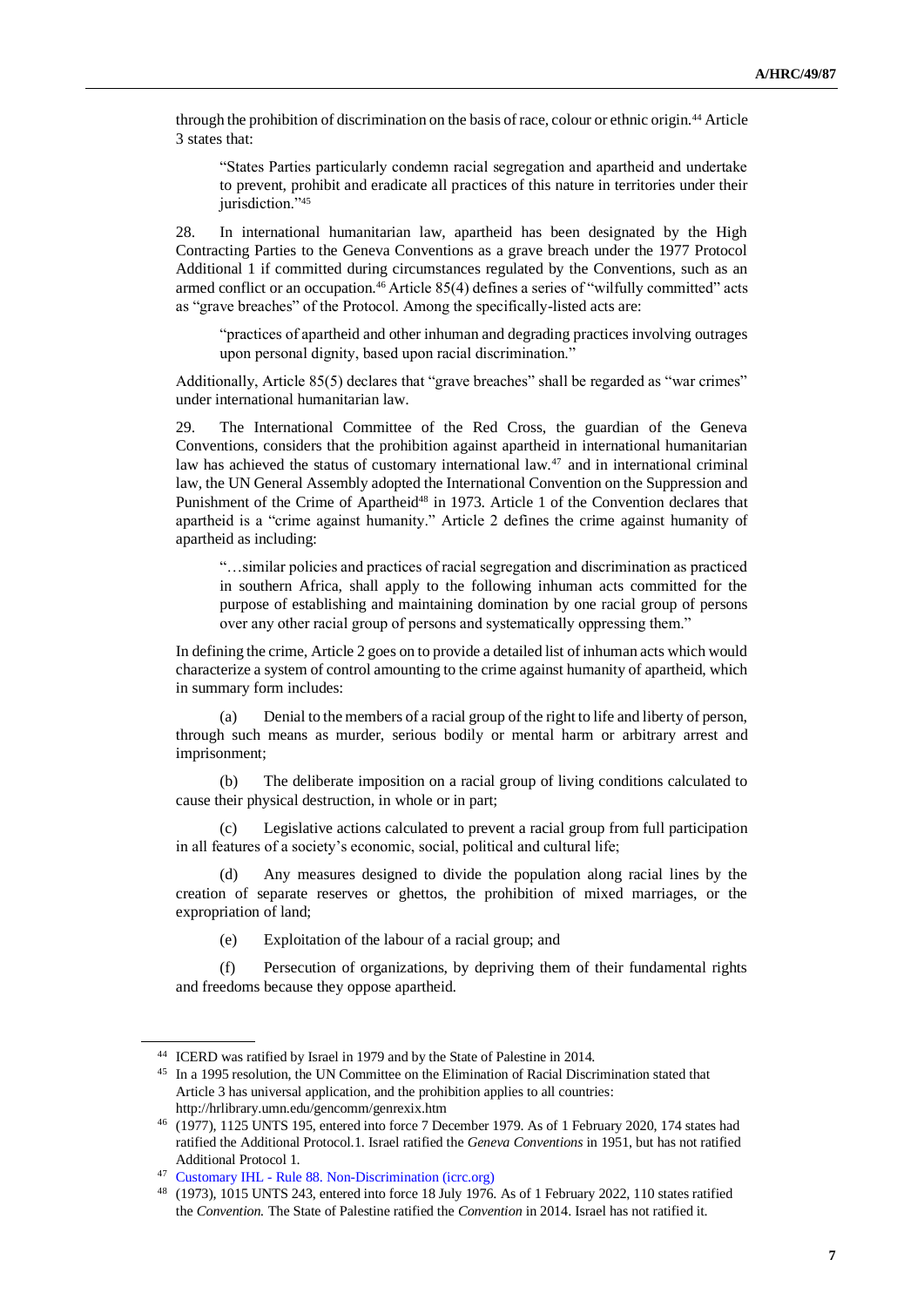30. In 1998, the international community further developed the criminality of apartheid with the adoption of *the Rome Statute of the International Criminal Court*.<sup>49</sup> Article 7(2)(h) of the Statute defines the crime of apartheid as:

"…inhumane acts of a character similar to those referred to in paragraph 1, committed in the context of an institutionalized regime of systematic oppression and domination by one racial group over another racial group or groups and committed with the intention of maintaining that regime.

Paragraph 1 of Article 7 lists a number of inhumane acts, including:

(d) Deportation of forcible transfer of population;

(e) Imprisonment or other severe deprivation of liberty;

(f) Torture;

(h) Persecution against an identifiable group on political, racial, ethnic, cultural, religious, gender…or other grounds;

(k) other inhumane acts of a similar nature intentionally causing great suffering, or serious injury to body or to mental or physical health.

31. In February 2021, the Pre-Trial Chamber of the International Criminal Court ruled that it has criminal jurisdiction to hear complaints regarding purported violations of *the Rome Statute* with respect to the situation in Palestine.<sup>50</sup>

32. Accordingly, the relevant international law establishes that the occupied Palestinian territory is a territorial unit where the prohibition against apartheid can be applied to assess whether apartheid practices exist. Among the factors that support this conclusion: the universal application of customary international law; the ratification by both Israel and Palestine of the ICERD; the ratification by Palestine of *the Convention Against Apartheid* and *the Rome Statute*; and the customary international humanitarian law status of the prohibition against apartheid.

#### **Legal Definition of Apartheid**

33. Only the *Convention Against Apartheid* and the *Rome Statute* provide legal definitions of apartheid. The two instruments were drafted and adopted in distinct eras, which likely explains the differences in their respective terminology. The *Convention Against Apartheid*'s drafting in the early 1970s reflected the international community's focus on the specific practices of racial supremacy in southern Africa. When the *Rome Statute* was drafted and adopted 25-years-later, the apartheid era in southern Africa had already ended, and the *Statute*'s purpose was to provide a forward-looking definition with a universal application. In particular, it made no reference to South Africa or southern Africa. Given this approach, there is no reasonable basis to think that the existence of apartheid is limited either in time or in geography. Furthermore, while the historical practice of apartheid in southern Africa provides useful reference points for assessing the possible existence of apartheid elsewhere, such historical and political comparisons are never exact, and cannot be expected to be.<sup>51</sup> Rather, the legal and political starting point to determine the presence of apartheid in another time and place is the application of a commonly-accepted definition, drawn from the *Convention* and the *Statute*.

34. Amnesty International's report correctly notes that there are two secondary differences between the definitions of apartheid in the *Convention Against Apartheid* and the *Rome Statute*.<sup>52</sup> First, the *Statute* requires the existence of "an institutionalized regime of systematic oppression and domination by one racial group over any other racial group", with the intent of maintaining that regime. In contrast, the *Convention* takes a less-specific

<sup>49</sup> (1998), 2187 UNTS 3, entered into force 1 July 2002. As of 1 February 2022, 123 states had ratified the *State*. The *Statute* was ratified by the State of Palestine in 2015. Israel has not ratified it.

<sup>50</sup> [CR2021\\_01165.PDF \(icc-cpi.int\).](https://www.icc-cpi.int/CourtRecords/CR2021_01165.PDF)

<sup>51</sup> J. Dugard and J. Reynolds, "Apartheid, International Law and the Occupied Palestinian Territory" (2013),24:3 *EJIL* 867, at 883-4.

<sup>52</sup> Amnesty International, note.28, at,47-49.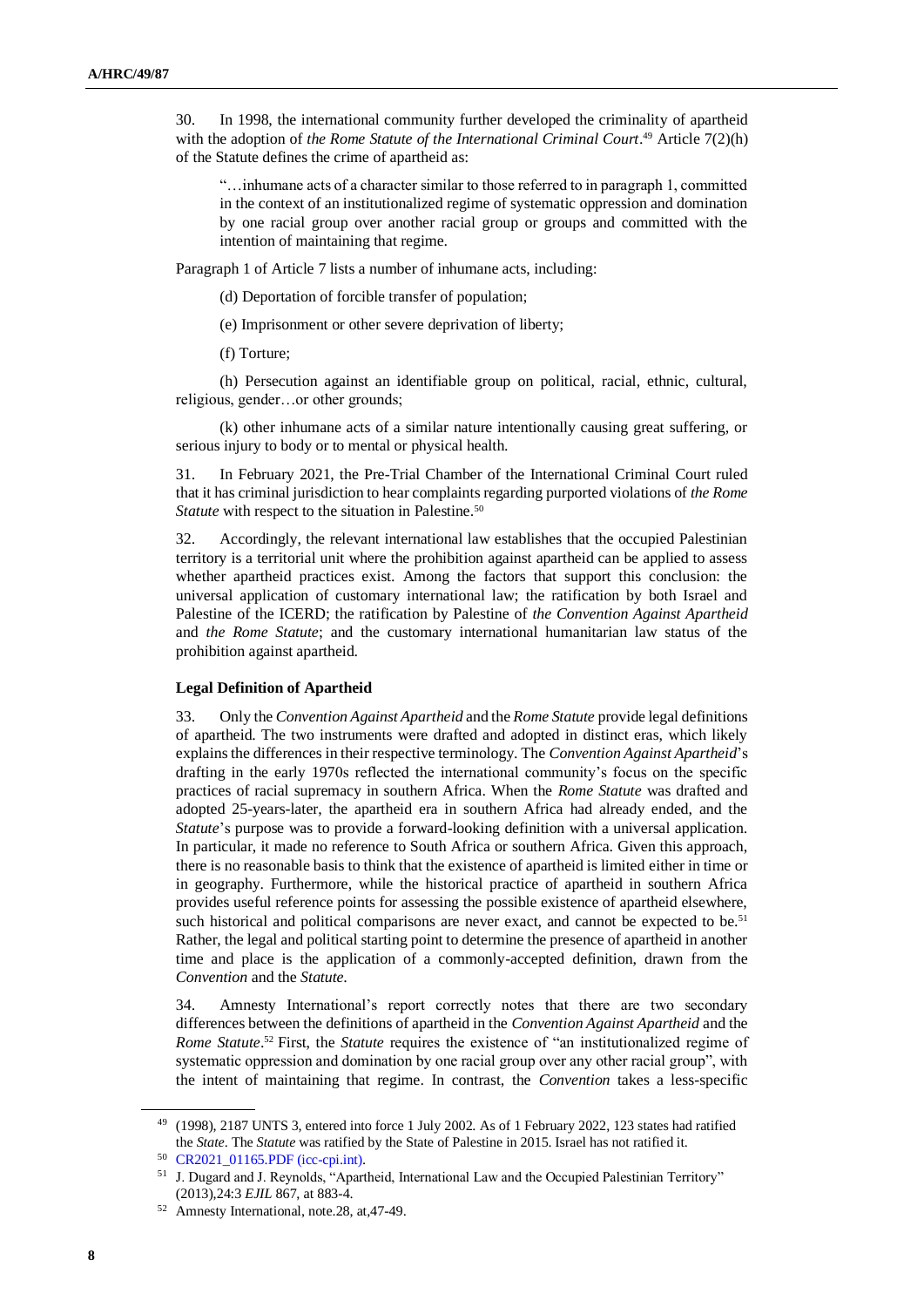approach in that it does not refer to an "institutionalized regime." Nonetheless, since the *Convention* specifically mentions the "similar policies and practices" that were applied in southern Africa during the apartheid era, it stands to reason that these practices amounted to the sort of 'institutionalized regime' that the *Statute* has in mind. The second difference goes to the broader list of "inhuman acts" proscribed in the *Convention*. However, a purposive reading of the respective lists indicates that there is considerable overlap, and the broad language used in the *Statute* – i.e, "other inhumane acts" – can reasonably be said to include the same prohibited provisions that are found on the *Convention*'s list.

35. These differences between the *Convention* and the *Statute* are secondary and reconcilable. Accordingly, the construction of a definition of the "crime against humanity of apartheid" that draws from, and is consistent with, both instruments would be made up of the following three features:

(a) There exists an institutionalized regime of systematic racial oppression and discrimination,

(b) established with the intent to maintain the domination of one racial group over another, and

(c) which features inhuman(e) acts committed as an integral part of the regime.

This definition has been accepted by scholars and human rights organizations who have assessed the contemporary meaning of apartheid in international law.<sup>53</sup> It must be noted that all three features are required: examples or patterns of racial discrimination by themselves are insufficient.

#### **The Question of 'Race' and 'Racial Group'**

36. The question of race and racial groups in the context of apartheid and domination requires an explanation. Neither the *Convention Against Apartheid* nor the *Rome Statute* define 'racial group.' The initial approach towards "racial group' in the *Convention* might suggest that it was influenced by the racial categories employed by the apartheid regimes in southern Africa, which focused on black and white skin colour.<sup>54</sup> However, our understanding of 'race' and 'racial groups' have evolved significantly in recent decades, such that we have recognized for some time that 'race' and 'racial group' are social constructs rather than a biological determination based on skin colour and/or assumptions regarding inherent racial differences.<sup>55</sup> Indeed, Article 1 of the ICERD – which preceded the *Convention Against Apartheid*, and is specifically mentioned in the *Convention*'s preamble – provides a broad definition of "racial discrimination" that goes beyond 'race' and 'colour' to include ethnicity, descent and national origin:

"…any distinction, exclusion, restriction or preference based on race, colour, descent, or national or ethnic origin which has the purpose or effect of nullifying or impairing the recognition, enjoyment or exercise, on an equal footing, of human rights and fundamental freedoms…"<sup>56</sup>

37. Therefore, in the context of Israel's actions towards the Palestinians living in the occupied territory, Jewish Israelis and Palestinian Arabs may be understood as distinct racial groups distinguished by their nationality, ethnicity, religion, ancestry and descent.<sup>57</sup> As social constructions, the creation of racial identity should be seen as a matter of perception, particularly in the eyes of a dominant group that distinguishes itself from other groups based on these various social markers. In our case, the Israeli government has determined the

<sup>53</sup> Dugard and Reynolds, note.51; Human Rights Watch, note.27; Amnesty International, note.28; Harvard Law School, International Human Rights Clinic and Addameer, *Apartheid in the Occupied West Bank* (February 2022).

<sup>54</sup> C. Lingaas, [https://www.ejiltalk.org/jewish-israeli-and-palestinians-as-distinct-racial-groups-within](https://www.ejiltalk.org/jewish-israeli-and-palestinians-as-distinct-racial-groups-within-the-meaning-of-the-crime-of-apartheid/)[the-meaning-of-the-crime-of-apartheid/](https://www.ejiltalk.org/jewish-israeli-and-palestinians-as-distinct-racial-groups-within-the-meaning-of-the-crime-of-apartheid/)

<sup>55</sup> C. Lingaas, *The Concept of Race in International Criminal Law* (Routledge,2019).

<sup>56</sup> This definition was applied by the International Court of Justice in its *Advisory Opinion on Namibia*, note.40, at para.131.

<sup>57</sup> Harvard Law School, note.53; R.Falk and V.Tilley, *Israeli Practises towards the Palestinian People and the Question of Apartheid* (UN ESCWA, 2017).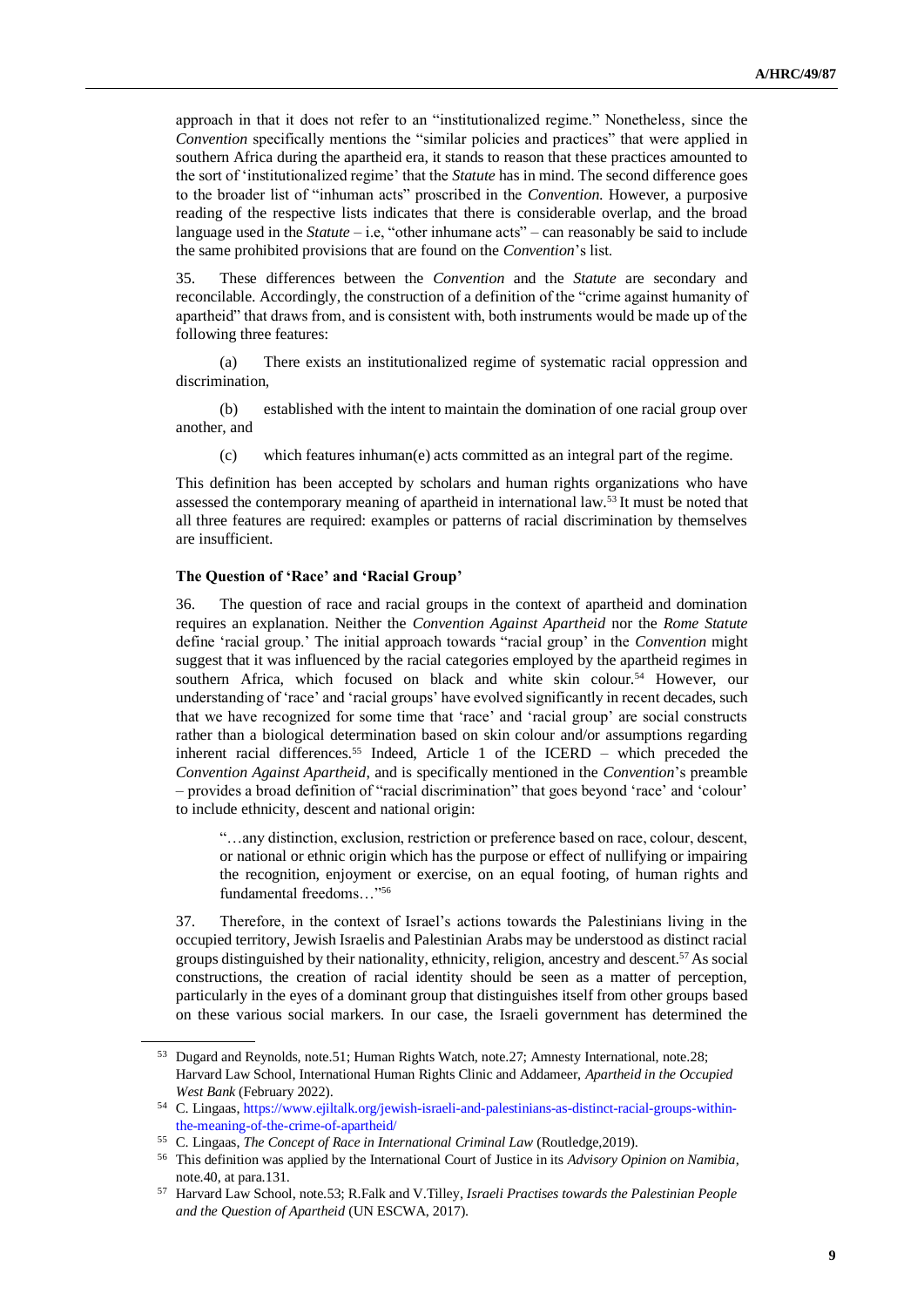allocation, and the denial, of rights in the occupied Palestinian territory through a series of laws, practices and policies which define who is a Jew and who is not a Jew (the non-Jewish population being overwhelmingly Palestinian). The important point in international law is not what these respective groups represent in terms of any purported fixed identity, but rather how these respective groups are *treated* because of their perceived identity and classification.

#### **The Laws of Occupation and the Legal Prohibition Against Apartheid**

38. The crime against humanity of apartheid is capable of being committed during an occupation that is governed by international humanitarian law. First, Article 2 of the ICERD obligates states to "prevent, prohibit and eradicate all practices of this nature (i.e., 'racial segregation and apartheid') in territories under their jurisdiction." This definition, drafted in the shadow of apartheid South Africa's illegal mandate rule over Namibia, would capture the practices of any alien rule by a state beyond its recognized borders. Second, Additional Protocol 1 of the Geneva Conventions expressly prohibits apartheid, meaning that the High Contracting Parties anticipated that this crime could be committed during an occupation. And third, the application of one body of law does not displace the operation of the other, except in cases of express contradiction. The application of *lex specialis* – a traditional approach in international humanitarian law which postulates that, if two laws govern a particular situation, the more specific law overrides the more general law – must be interpreted carefully in these circumstances, in order not to deny the intended beneficiaries the robust protection of these laws.<sup>58</sup> The ascendent legal view is that different bodies of laws can apply simultaneously to a given situation where they may provide complementary and concurrent protection.<sup>59</sup> This applies equally to the laws of occupation and the prohibition against apartheid.<sup>60</sup>

### **C. The Application of the Apartheid Test to the Occupied Palestinian Territory**

39. Since the beginning of its occupation in June 1967, Israel's rule over the Palestinian territory has been epitomized by two core features. First, the establishment of designed-to-be irreversible 'facts-on-the-ground:' the creation of 300 civilian settlements, with 700,000 Jewish settlers, meant to demographically engineer an unlawful sovereignty claim through the annexation of the occupied territory while simultaneously thwarting the Palestinians' right to self-determination. And second, the development of an oppressive system of military rule over the 2.7 million Palestinians in the West Bank, a shrunken and tenuous range of residency rights for the 360,000 Palestinians living in East Jerusalem, and a medieval military blockade of the two million Palestinians in Gaza.

40. These two features are deeply intertwined: it is impossible for an acquisitive occupying power to settle hundreds of thousands of its citizens into occupied territory, create for them attractive living conditions equivalent to the home territory, and expropriate and alienate huge swaths of land and resources for their benefit and security, without also immiserating the indigenous people and triggering their perpetual rebellion. The past 70 years has taught us that a covetous alien power has two choices: either to abandon the fever-dream of settler-colonialism and recognize the freedom of the indigenous people, or instead to double-down with increasingly more sophisticated and harsher methods of population control as the inevitable consequence of entrenching permanent alien rule over a people profoundly opposed to their disenfranchisement and destitution.

41. Israel has chosen the second path. Kofi Annan described this as a "prolonged and sometimes brutal occupation."<sup>61</sup> Ban Ki-Moon has written that Israel's "indefinite

<sup>58</sup> M.Jackson, University of Oxford, *Expert Opinion on the Interplay between the Legal Regime Applicable to Belligerent Occupation and the Prohibition of Apartheid under International Law* (Diakonia,2021).

<sup>59</sup> *Wall Advisory Opinion*, note.14.

<sup>60</sup> Jackson, note.58; Al-Haq, Addameer and Housing and Land Rights Network, note.25.

<sup>61</sup> K.Annan*, Interventions* (Penguin,2012), at.268.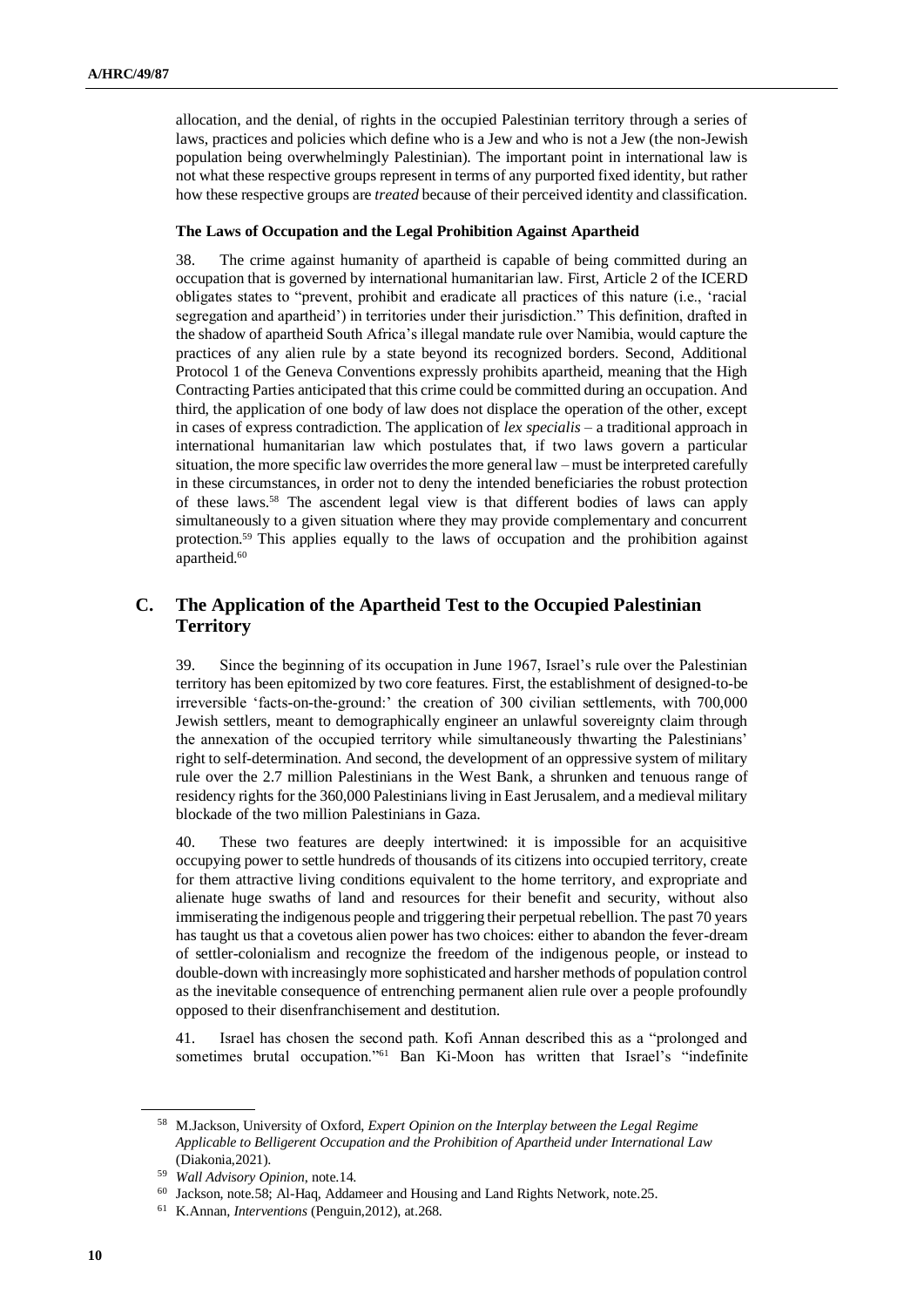occupation" has been imposed by "inhumane and abusive acts."<sup>62</sup> Barak Obama has criticized the "slow-motion annexation" of Palestinian land by Israeli settlements.<sup>63</sup> We must ask ourselves: Has this occupation now congealed into apartheid?

#### **(i) An Institutionalized Regime of Systematic Racial Oppression and Discrimination**

42. At the heart of Israel's settler-colonial project is a comprehensive dual legal and political system which provides comprehensive rights and living conditions for the Jewish Israeli settlers in the West Bank, including East Jerusalem, while imposing upon the Palestinians military rule and control without any of the basic protections of international humanitarian and human rights law.<sup>64</sup> Against the grain of the 21st century, Israel assigns, or withholds, these rights and conditions on the basis of ethnic and national identity.

43. Politically and legally, Jewish Israeli settlers enjoy the same fulsome citizenship rights and protections as Israeli Jews living inside the country's 1949 borders. The 475,000 Israeli settlers in the West Bank, all of whom live in Jewish-only settlements, have the full panoply of laws and benefits of Israeli citizenship extended to them personally and extra-territorially. Like Israelis in Tel Aviv or Eilat, the West Bank settlers have the same access to health insurance, national insurance, social services, education, regular municipal services and the right of entry into and out of Israel and around much of the West Bank. They also received targeted benefits and incentives from the Israeli government to live and work in the settlements.<sup>65</sup> The settlers are an integrated part of a wealthy society with a European standard of living.<sup>66</sup> The utilities and services which the settlements enjoy – water, power, housing, access to well-paid jobs, roads and industrial investment – are far superior to those available to the Palestinians. If settlers are charged with a crime, they are tried in an Israeli court with the full protection of Israeli criminal law. These settlers have the right to vote in Israeli elections, even though Israeli laws formally restrict the ability of Israeli citizens who live outside the country's territory to vote. To be sure, there are some citizenship rights possessed by an Israel citizen that are not automatically extended territorially to the West Bank settlers, particularly regarding property, planning and building laws. However, Israeli military orders have been created to assign these rights to the local and regional settler councils in the West Bank, which effectively bridges the gap. These settler councils are regarded by Israel as equivalent to municipal councils inside Israel, and they are allocated substantial benefits and budgets by the Israeli government accordingly. The major para-statal institutions that have been given the authority to operate in the occupied territory – the Jewish National Fund, the Jewish Agency, the World Zionist Organization and a multitude of foreign charities – work solely for the benefit of consolidating the presence of Israeli Jews in the settlements.

44. In sharp contrast, the 2.7 million Palestinians living in the West Bank enjoy none of the rights, protections and privileges possessed by the Israeli Jewish settlers living among them. They can vote in elections (when they are held) for the Palestinian Authority, but it has exceptionally limited powers. They have no democratic or political rights to hold accountable the occupying power which exercises the overwhelming control over their lives. The ubiquitous barriers to freedom of personal and commercial movement throughout the occupied territory has resulted in a structurally de-developed economy. The United Nations Conference on Trade and Development has estimated that Israeli closures, the confiscation of land and resources, rapacious settlement growth and military operations have cost the Palestinian economy \$57.7 billion (US) in arrested development since 2000.<sup>67</sup> Yet, notwithstanding the travails of the occupation, Palestinian society has become highly literate and quite well-educated.<sup>68</sup> The result is a dynamic and talented population whose economy

<sup>62</sup> Ban Ki-Moon, note.18.

<sup>63</sup> B. Obama, *A Promised Land* (Crown, 2020) at.632.

<sup>64</sup> Harvard Law School, note.53; Thrall, note.34; Amnesty International, note.28; The Association for Civil Rights in Israel, *One Rule, Two Legal Systems* (October 2014); Human Rights Watch, note.27; Al-Haq et al, note.**25**; and D. Kretzmer and Y.Ronen, *The Occupation of Justice* (2nd ed.) (Oxford, 2021).

<sup>65</sup> https://www.btselem.org/publications/202103\_this\_is\_ours\_and\_this\_too

<sup>66</sup> World Bank: Israeli GDP per capita in 2020 was \$44,168(US).

<sup>67</sup> [https://unctad.org/system/files/official-document/a76d309\\_en\\_0.pdf](https://unctad.org/system/files/official-document/a76d309_en_0.pdf)

<sup>68</sup> Palestine Central Bureau of Statistics, *Palestine in Figures 2020* (2021).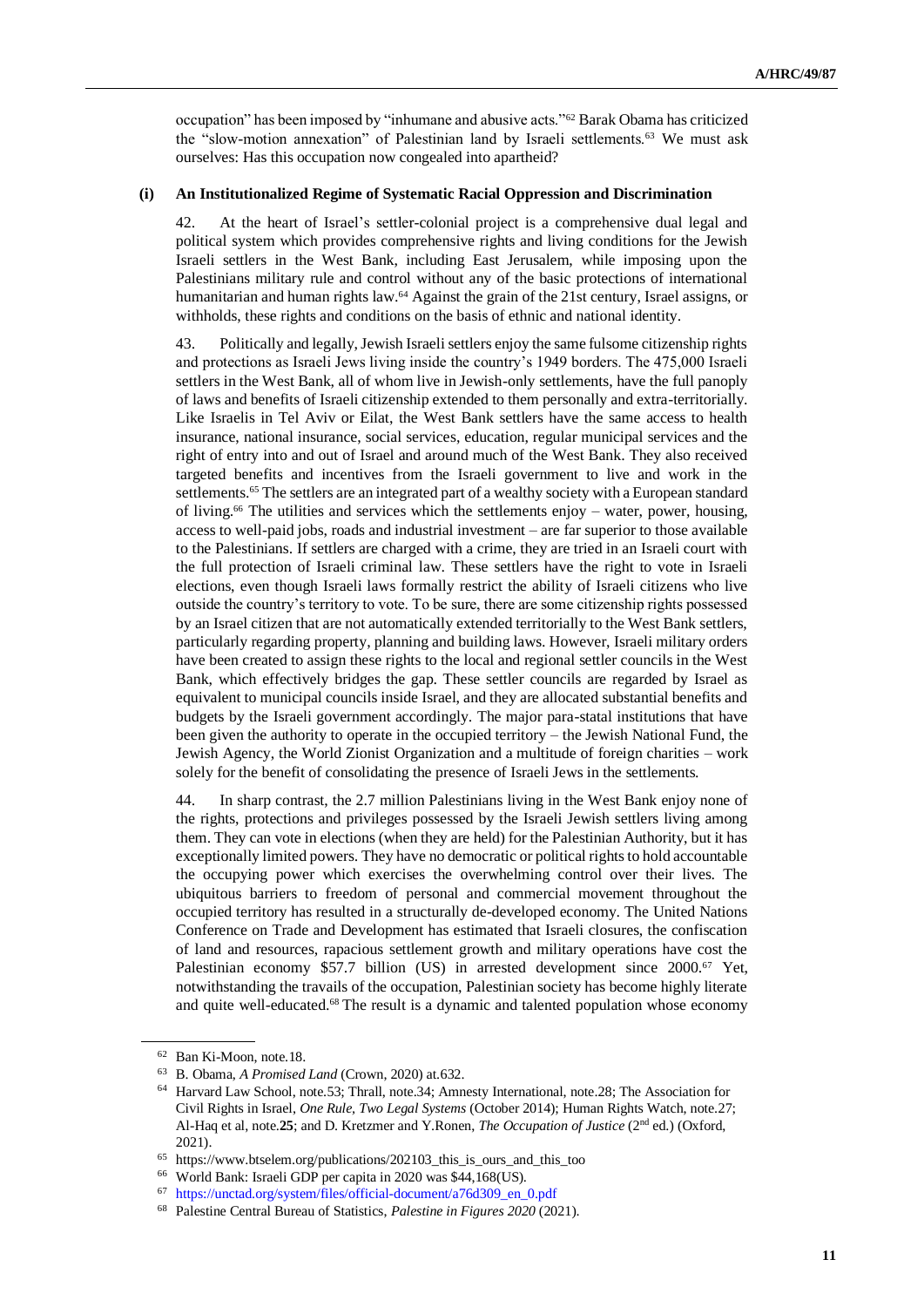has become depleted and impoverished by a protracted military occupation, which is heavily dependent on international aid and which has only 1/13th the GDP per capita of Israel.<sup>69</sup>

45. The lives of the Palestinians in the West Bank are governed by more than 1800 military orders issued since 1967 by the Commander of the Israeli Defence Forces, covering such issues as security, taxation, transportation, land planning and zoning, natural resources, travel and the administration of justice. In particular, Israel has imposed a military legal system in the West Bank which applies to Palestinians, but not the Jewish settlers. The focus of the military legal system is the regulation of security, which covers such offenses as participating in protests and non-violent civil disobedience, standard criminal acts, traffic violations, terrorism, membership in over 400 banned organizations, taking part in political meetings and engaging in civil society activities. Palestinians arrested for security offences can be detained without charge for a much longer time period than Israeli settlers. The military legal system is presided over by Israeli military judges, trials are conducted in Hebrew (which many Palestinians detainees do not speak), it offers very few of the procedural and substantive protections of a purposive criminal legal system, the prisoners' lawyers are significantly restricted in their access to evidence, and the conviction rate is over 99 percent.<sup>70</sup> Even more draconian, there are, at any one time, hundreds of Palestinians imprisoned indefinitely through administrative detention, where they are incarcerated without the façade of a formal proceeding, that is: without charges, evidence, a trial or a conviction, and whose detention can be extended indefinitely. Investigations by Israel's military into deaths and serious injuries rarely result in any accountability.

46. A central strategy of Israeli rule has been the strategic fragmentation of the Palestinian territory into separate areas of population control, with Gaza, the West Bank and East Jerusalem physically divided from one another. The West Bank itself is further splintered into 165 disconnected enclaves. This strategic fragmentation – *divide et impera* – is geographically enforced by Israel through an elaborate series of walls, check-points, barricades, military closure zones, Palestinian-only roads and Israeli-only roads.<sup>71</sup> Israel closely monitors Palestinian society through advanced cyber-surveillance and its full control over the Palestinian population registry. The occupied Palestinian territory lacks any secure land, sea or air access to the outside world, with Israel controlling all of its borders (with the exception of the Rafah crossing between Gaza and Egypt). Palestinians require difficult-toobtain special permits from the Israeli military to travel between the West Bank, East Jerusalem and Gaza.<sup>72</sup> This geographic division not only severs the Palestinians under occupation from each other socially, economically and politically, but also from Palestinians living in Israel and the wider world.<sup>73</sup> As the Special Rapporteur has previously observed: "No other society in the world faces such an array of cumulative challenges that includes belligerent occupation, territorial discontinuity, political and administrative divergence, geographic confinement and economic disconnectedness."<sup>74</sup>

47. In the West Bank and East Jerusalem, Palestinian lands – the single most important natural resource in the territory – are being steadily expropriated by Israel for Jewish-only use and settlement, buttressed by discriminatory planning laws and military orders. Since 1967, Israel has confiscated more than two million dunams of Palestinian land in the West Bank,<sup>75</sup> which have been used to build settlements, Israeli-only highways and roads, recreational parks, industrial centres and military bases and firing zones, all for the purpose of cementing a permanent and immovable demographic presence. Israel has employed three

<sup>69</sup> According to the World Bank, Palestinian GDP per capita in 2020 was \$3,239(US). (The World Bank only measures the West Bank and Gaza, and excludes East Jerusalem).

<sup>70</sup> [Judge\\_Jury\\_Occupier\\_report\\_War\\_on\\_Want.pdf \(waronwant.org\)](https://waronwant.org/sites/default/files/2021-03/Judge_Jury_Occupier_report_War_on_Want.pdf)

<sup>&</sup>lt;sup>71</sup> Regarding the separate highway system, see Highway-to-Annexation-Final.pdf [\(breakingthesilence.org.il\)](https://www.breakingthesilence.org.il/inside/wp-content/uploads/2020/12/Highway-to-Annexation-Final.pdf)

<sup>72</sup> Gisha, *Separating Land, Separating People* (June 2015).

<sup>73</sup> Former prime minister Benjamin Netanyahu explained in 2019 that: "…maintaining a separation policy between the Palestinian Authority in the West Bank and Hamas in Gaza helps prevent the establishment of a Palestinian state." [Netanyahu: Money to Hamas part of strategy to keep](https://www.jpost.com/arab-israeli-conflict/netanyahu-money-to-hamas-part-of-strategy-to-keep-palestinians-divided-583082)  Palestinians divided - [The Jerusalem Post \(jpost.com\)](https://www.jpost.com/arab-israeli-conflict/netanyahu-money-to-hamas-part-of-strategy-to-keep-palestinians-divided-583082)

<sup>74</sup> A/71/554,para.41.

<sup>75</sup> Metric dunam is 1,000 square metres.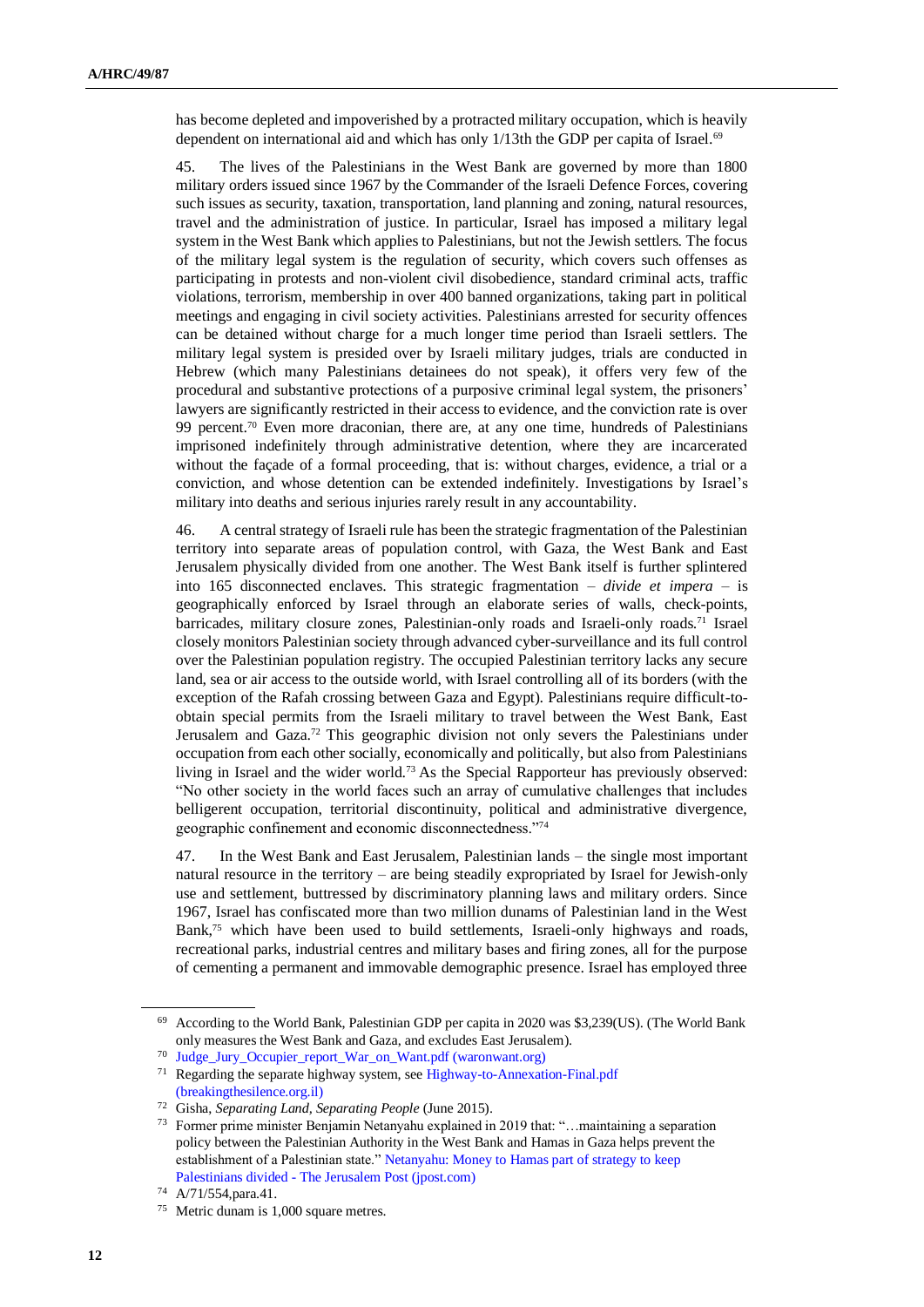primary methods for land confiscation: (i) the appropriation of land for 'military needs,' some of which have later been converted for civilian Jewish settlements; (ii) the designation of land for 'public needs', with the purpose of primary or exclusive Jewish Israeli use; and (iii) the declaration of 'state land', with the ultimate aim of using these lands primarily for Jewish Israeli purposes. According to Peace Now in 2018, the allocation of 99.76 percent of state land has been for the exclusive use of Israeli settlements.<sup>76</sup> Unlike Jewish settlers, Palestinians have no representation or voice on decision-making over zoning and property use throughout most of the West Bank. The United Nations has observed that, because permits for construction for Palestinian homes and property in East Jerusalem and Area C of the West Bank "are nearly impossible to obtain," Palestinians often build without one. In turn, the Israeli military frequently orders the demolition of Palestinian homes and property built without a permit: the number of structures demolished in 2020 and 2021 are the second and third highest annual rates since these figures were first recorded in 2009.<sup>77</sup> And outside of official expropriation policies are the tolerated actions of Israeli settlers, who violence has been regularly employed to seize Palestinian land or make its use untenable.<sup>78</sup>

48. In East Jerusalem, the 360,000 Palestinians have a more enhanced social and legal status than Palestinians on the West Bank, but their position is still greatly inferior to the 230,000 Jewish settlers, who live among them in Jewish-only settlements. The Jewish settlers are regarded by Israel as residing in sovereign Israeli territory (arising from its two-stage illegal annexation of East Jerusalem in 1967 and  $1980$ <sup>79</sup> and, as such, they enjoy full citizenship rights, benefits and privileges. Almost all East Jerusalemite Palestinians possess residency status as opposed to Israeli citizenship; while this entitles them to some Israeli social rights (including health insurance), this residency status could be cancelled if they leave Jerusalem for a period of time, a threat which Jewish Israelis do not face. Approximately 75 percent of Palestinian families in East Jerusalem live below the poverty line, compared to 22 percent of Jewish families. Around 38 percent of land in East Jerusalem – mostly private Palestinian land, but some of it public land – had been expropriated by 2017 by the Israeli government for Jewish-only use, leaving Palestinian Jerusalemites with a diminished land base to accommodate tis growing population.<sup>80</sup> The Palestinian neighbourhoods in East Jerusalem live with significant shortages in schools, much higher housing congestion, the discriminatory application of zoning and housing permits and much poorer access to municipal services (including sewage and water) than the Jewish settlers in their midst. Around 120,000-140,000 Palestinian Jerusalemites have been forced to live on the West Bank side of the separation wall, physically separated from access to the city and its services.<sup>81</sup> The intentionally discriminatory neglect of Palestinians in East Jerusalem is best illustrated by the Jerusalem Master Plan, which has created a target of maintaining a Jewish demographic majority of a 60:40 ratio, after having failed to maintain an earlier target of 70:30.<sup>82</sup>

49. In Gaza, Israel's apparent strategy is the indefinite warehousing of an unwanted population of two million Palestinians, whom it has confined to a narrow strip of land through its comprehensive 15-year-old air, land and sea blockade<sup>83</sup> (with further restrictions by Egypt on Gaza's southern border). Ban Ki-Moon has called this political quarantining of the population a "collective punishment",<sup>84</sup> a serious breach of international law.<sup>85</sup> The World Bank reported in 2021 that Gaza has undergone a multi-decade process of de-development

<sup>76</sup> [State Land Allocation in the West Bank —](https://peacenow.org.il/en/state-land-allocation-west-bank-israelis) For Israelis Only - Peace Now

<sup>77</sup> [Data on demolition and displacement in the West Bank | United Nations Office for the Coordination](https://www.ochaopt.org/data/demolition)  of Humanitarian Affairs - [occupied Palestinian territory \(ochaopt.org\).](https://www.ochaopt.org/data/demolition)

<sup>78</sup> [State Business: Israel's misappropriation of land in the West Bank through settler violence |](https://www.btselem.org/publications/202111_state_business)  [\[site:name \(btselem.org\)](https://www.btselem.org/publications/202111_state_business)

<sup>79</sup> UNSC resolutions.476, 478 and 2334.

<sup>80</sup> UN Habitat, *Right to Develop: Planning Palestinian Communities in East Jerusalem* (2015).

<sup>81</sup> [East Jerusalem: Facts and Figures 2021 \(usrfiles.com\)](https://01368b10-57e4-4138-acc3-01373134d221.usrfiles.com/ugd/01368b_38b8a5ddcca54bdabee6d68f0cf17ba9.pdf)

<sup>82</sup> [Reversing Israel's Deepening Annexation of Occupied East Jerusalem | Crisis Group](https://www.crisisgroup.org/middle-east-north-africa/eastern-mediterranean/israelpalestine/202-reversing-israels-deepening-annexation-occupied-east-jerusalem)

<sup>83</sup> Al Mezan, note.26; Gisha, *Area G: From Separation to Annexation* (June 2020); D. MacIntyre, *Gaza* (Oneworld, 2017).

<sup>84</sup> [UN chief Ban Ki-Moon calls for Israel to end 'collective punishment' blockade of Gaza -](https://www.haaretz.com/middle-east-news/ban-ki-moon-calls-for-israel-to-end-blockade-of-gaza-1.5403162) Middle East News - [Haaretz.com](https://www.haaretz.com/middle-east-news/ban-ki-moon-calls-for-israel-to-end-blockade-of-gaza-1.5403162)

<sup>85</sup> *Fourth Geneva Convention*, Article.33.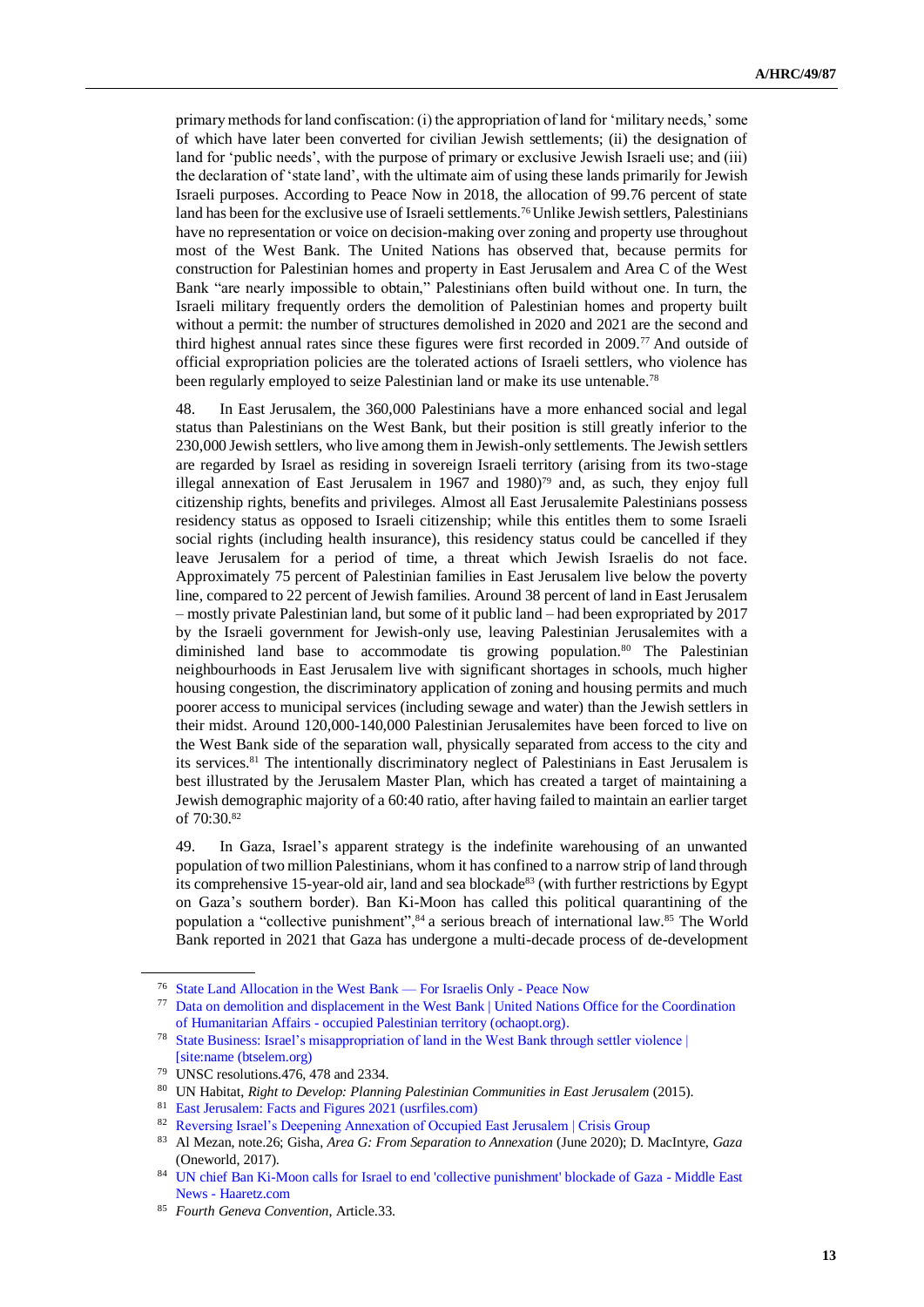and deindustrialization, resulting in a 45 percent unemployment rate, a 60 percent poverty rate and with 80 percent of the population dependent on some form of international assistance, in significant part because of the hermetic sealing of Gaza's access to the outside world.<sup>86</sup> Gaza's coastal aquifer, its sole source of natural drinking water, has become polluted and unfit for human consumption because of contamination by seawater and sewage, substantially driving up water costs for an already destitute population. The Strip is heavily dependent on external sources – Israel and Egypt – for power, and Palestinians live with rolling power blackouts of between 12-20 hours daily, severely impairing daily living and the economy. The entry and export of goods is strictly controlled by Israel, which has throttled the local economy. Gaza's health care system is flat on its back, with serious shortages of health care professionals, inadequate treatment equipment and low supplies of drugs and medicines. Palestinians in Gaza can rarely travel outside of the Strip, a denial of their fundamental right to freedom of movement. More acutely, they have endured four highly asymmetrical wars with Israel over the past thirteen years, with enormous loss of civilian life and immense property destruction. Gaza's suffering was acknowledged by Antonio Guterres in May 2021 when he said: "If there is a hell on earth, it is the lives of children in Gaza."<sup>87</sup>

#### **(ii) Established with the intent to maintain the domination of one racial group over another**

50. Across most of Israel's political spectrum is a widely-held consensus: Israel will keep East Jerusalem and either most or all of the West Bank, whether or not there is a peace agreement, and the Palestinians will remain under its permanent security control. Former prime minister Benjamin Netanyahu said in 2019: "A Palestinian state will endanger our existence…I will not divide Jerusalem, I will not evacuate any community [settlement] and I will make sure we control the territory west of Jordan."<sup>88</sup> Before he became prime minister, Naftali Bennett stated that: "The world does not respect a nation that is willing to give up its homeland. We need to apply Israeli law in Judea and Samaria."<sup>89</sup> Defence Minister Benny Gantz declared in 2019 that: "We will strengthen the settlement blocs and the Golan Heights, from which we will never retreat. The Jordan Valley will remain our eastern security border."<sup>90</sup> Minister of Transportation Merav Michaeli, when campaigning in 2019, stated: "No one thinks that half-a-million settlers will be evacuated from Judea and Samaria."<sup>91</sup> And before he became foreign minister, Yair Lapid explained in 2016 that: "My principle says maximum Jews on maximum land with maximum security and with minimum Palestinians."<sup>92</sup> Among recent and current Israeli political leaders, the only debate regarding the Palestinians has come down to tertiary issues: whether the Palestinians will be granted a shrunken statelet with its own postage stamps and a seat at the United Nations, or alternatively be kept in their present state of statelessness. Either way, the intent is for the Palestinians to be encased in a political ossuary, a museum relic of 21st century colonialism.

51. Except for a few weeks immediately following its 1967 occupation of the West Bank, East Jerusalem and Gaza, Israel has never accepted the international community's wall-towall consensus that the Palestinian territory is occupied, the Geneva Conventions apply, and therefore the strict rules of international humanitarian law apply.<sup>93</sup> Israel's refusal to accept the international community's direction is not a honest difference over the interpretation of international law, but the obfuscation of an acquisitive occupier determined to maintain permanent control over the land and its indigenous population.. Within a few months of the

<sup>86</sup> World Bank, *Economic Monitoring Report* (17 November 2021). These are among the highest rates of any economic unit in the world monitored by the Bank.

<sup>87</sup> [Gaza children living in 'hell on earth', UN chief says, urging immediate end to fighting](https://news.un.org/en/story/2021/05/1092332#:~:text=%E2%80%9CIf%20there%20is%20a%20hell,including%2060%20children%2C%20and%20injured) | | UN News <sup>88</sup> [http://www.haaretz.com/misc/article-print-page/netanyahu-says-will-annex-west-bank-in-next-term-](http://www.haaretz.com/misc/article-print-page/netanyahu-says-will-annex-west-bank-in-next-term-1.7089387)[1.7089387](http://www.haaretz.com/misc/article-print-page/netanyahu-says-will-annex-west-bank-in-next-term-1.7089387)

<sup>89</sup> https://www.jns.org/on-aipac-sidelines-israeli-ministers-express-support-for-settlemen

<sup>90</sup> [https://www.haaretz.com/israel-news/elections/benny-gantz-netanyahu-rival-campaign-launch](https://www.haaretz.com/israel-news/elections/benny-gantz-netanyahu-rival-campaign-launch-speech-full-english-transcript-1.6892617)[speech-full-english-transcript-1.6892617](https://www.haaretz.com/israel-news/elections/benny-gantz-netanyahu-rival-campaign-launch-speech-full-english-transcript-1.6892617)

<sup>&</sup>lt;sup>91</sup> [Michaeli: No one thinks half a million settlers will be evacuated -](https://www.jpost.com/israel-news/labor-party-head-no-one-thinks-half-a-million-settlers-will-be-removed-661353) The Jerusalem Post (jpost.com)

<sup>&</sup>lt;sup>92</sup> [Yair Lapid: US helped Iran fund its next war against Israel -](https://www.jpost.com/israel-news/politics-and-diplomacy/lapid-us-helped-iran-fund-its-next-war-against-israel-442791) The Jerusalem Post (jpost.com)

<sup>93</sup> T.Meron, "The West Bank and International Humanitarian Law" (2017), 111:2 *American Journal of International Law 357.*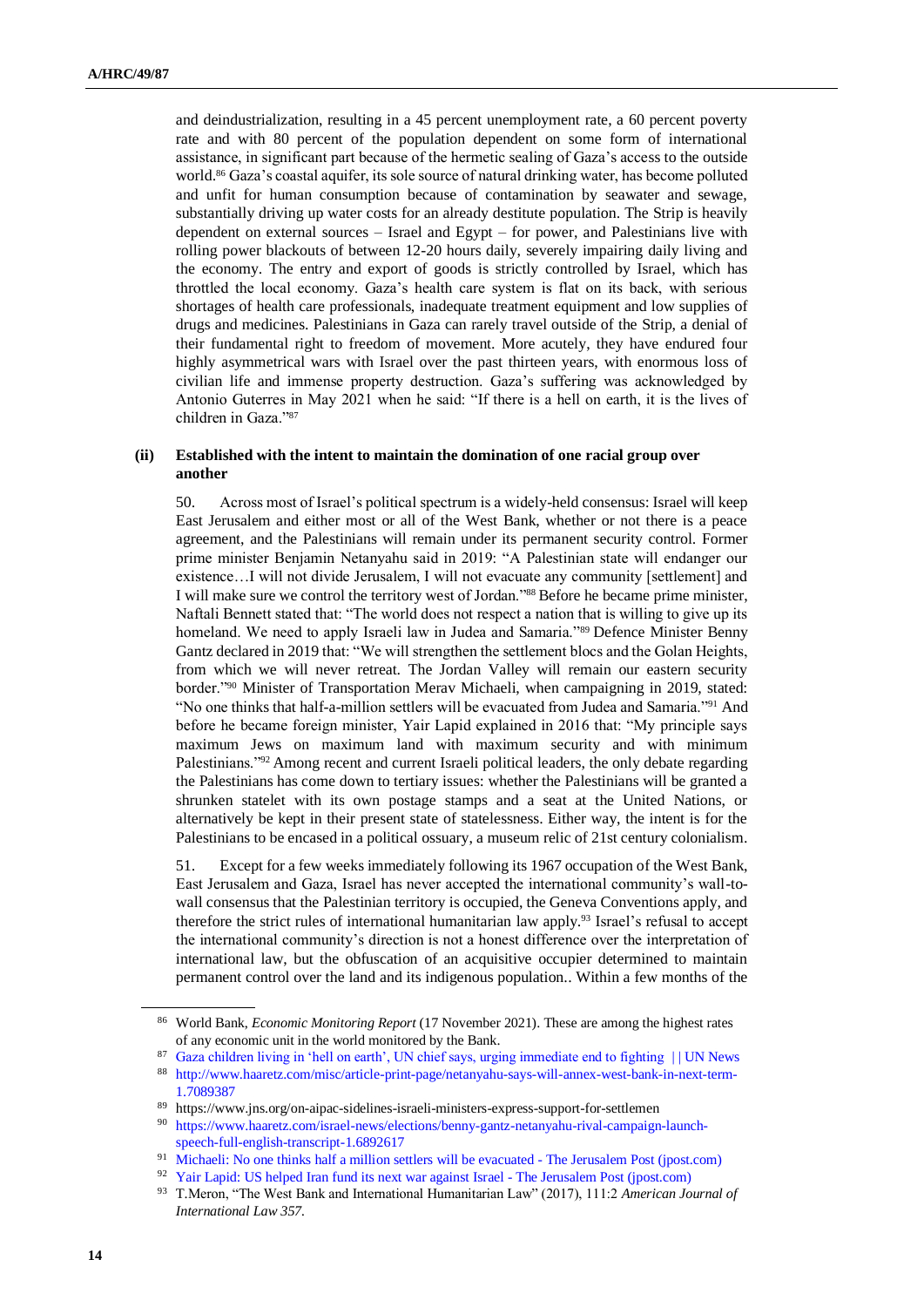June 1967 war, the Israeli cabinet was debating not whether to return the territory, but whether to either keep all of it or return only the major Palestinian cities to Jordan in a condominium arrangement.<sup>94</sup> In the summer of 1967, Israel initiated the construction of its first civilian Jewish settlements, covertly at first, and then openly. The most reliable route for an alien power that covets the territory it occupies is to establish irreversible facts on the ground through the creation of civilian settlements. This not only establishes a thickening demographic footprint that consolidates the planting of the national flag, but it also generates a growing domestic political constituency which will support the embryonic claim for territorial annexation. Israel's intention in building the settlements was never primarily about security or increasing the incentive of neighbouring Arab states to negotiate a final peace agreement, but to ensure that it retained as much of the land as possible. As Yigal Allon, the Israeli Minister of Labour and a leading proponent of the settlements explained in 1969: "Here, we create a Greater Eretz Israel from a strategic point of view, and establish a Jewish state from a demographic point of view."<sup>95</sup> Today, 10 percent of Israel's Jewish citizens live in settlements in the occupied Palestinian territory, and the political constituency among Israeli Jews in support of settlement expansion continues to grow ever larger.

52. In 2018, the Israeli Knesset enacted the *Basic Law: Israel the Nation-State of the Jewish People*. <sup>96</sup> While Israel does not have a constitution, it has adopted a series of Basic Laws that have acquired a quasi-constitutional status. The Nation-State Law entrenches constitutional inequality and racial-national discrimination into Israel law by distinguishing the rights of Jewish Israelis from Palestinians and other non-Jewish citizens of Israel.<sup>97</sup> Senior American foreign policy scholar David Rothkopf has written in Ha'aretz that: "[The Nation-State Law] creates an apartheid society in which ethnic identity trumps fundamental human rights."<sup>98</sup> The Nation-State Law is consistent with the regular proclamation by Israeli political leaders, including Benjamin Netanyahu, that "Israel is not a state of all its citizens, but the nation-state of the Jewish people and them alone."<sup>99</sup> The constitutionality of the Nation-State Law was upheld by the Israeli High Court in July 2021.<sup>100</sup> For the purposes of this report, Article 7 proclaims that:

"The State views the development of Jewish settlement as a national value, and shall act to encourage and promote its establishment and strengthening."

The reach of the Nation-State Law is not limited to the pre-1967 boundaries of Israel, as the Law refers to 'the Land of Israel', a broader and more flexible term applying to areas of historic Jewish settlement, including the occupied Palestinian territory. As Israel considers the Jewish settlements in East Jerusalem and the West Bank to be part of the country, it is to be expected that Article 7 will be employed by Israel in the future to justify further settlement expansion and the related methods to achieve that, including the expropriation of Palestinian land and resources.

#### **(iii) Inhuman(e) acts committed as an integral part of the regime**

53. Israel's administration of its occupation has been replete with a range of inhuman(e) acts prohibited by the Convention Against Apartheid and the Rome Statute. In summary form, these acts would include:

• Denial of the right to life and liberty: Israel's rule is requiring increasingly more violence and confinement to be maintained: between January 2008 and February 2022, 5,988 Palestinians have been killed in the context of the occupation and conflict.

<sup>94</sup> A.Eldar & I. Zertal, *Lords of the Land* (Nations Books, 2007).

<sup>95</sup> R.Friedman, *Zealots for Zion* (Random House, 1992).

<sup>96</sup> https://main.knesset.gov.il/EN/activity/Documents/BasicLawsPDF/BasicLawNationState.pdf

<sup>97</sup> Adalah, [Israel's Jewish Nation-State Law -](https://www.adalah.org/en/content/view/9569) Adalah.

<sup>98</sup> https://www.haaretz.com/us-news/.premium-why-it-s-now-every-american-jew-s-duty-to-opposeisrael-s-government-1.6342202

<sup>99</sup> [Netanyahu Says Israel Is 'Nation-State Of The Jewish People And Them Alone' : NPR.](https://www.npr.org/2019/03/11/702264118/netanyahu-says-israel-is-nation-state-of-the-jewish-people-and-them-alone) Interior Minister Shaked has made the same remark: [Israel renews law to keep out Palestinian spouses -](https://abcnews.go.com/International/wireStory/israel-renews-law-palestinian-spouses-83384115) ABC [News \(go.com\)](https://abcnews.go.com/International/wireStory/israel-renews-law-palestinian-spouses-83384115)

<sup>&</sup>lt;sup>100</sup> [Israel's top court rules the nation-state law is constitutional, denies petitions against it -](https://www.haaretz.com/israel-news/.premium-high-court-rules-nation-state-law-is-constitutional-denies-petitions-against-it-1.9982856) Israel News -[Haaretz.com](https://www.haaretz.com/israel-news/.premium-high-court-rules-nation-state-law-is-constitutional-denies-petitions-against-it-1.9982856)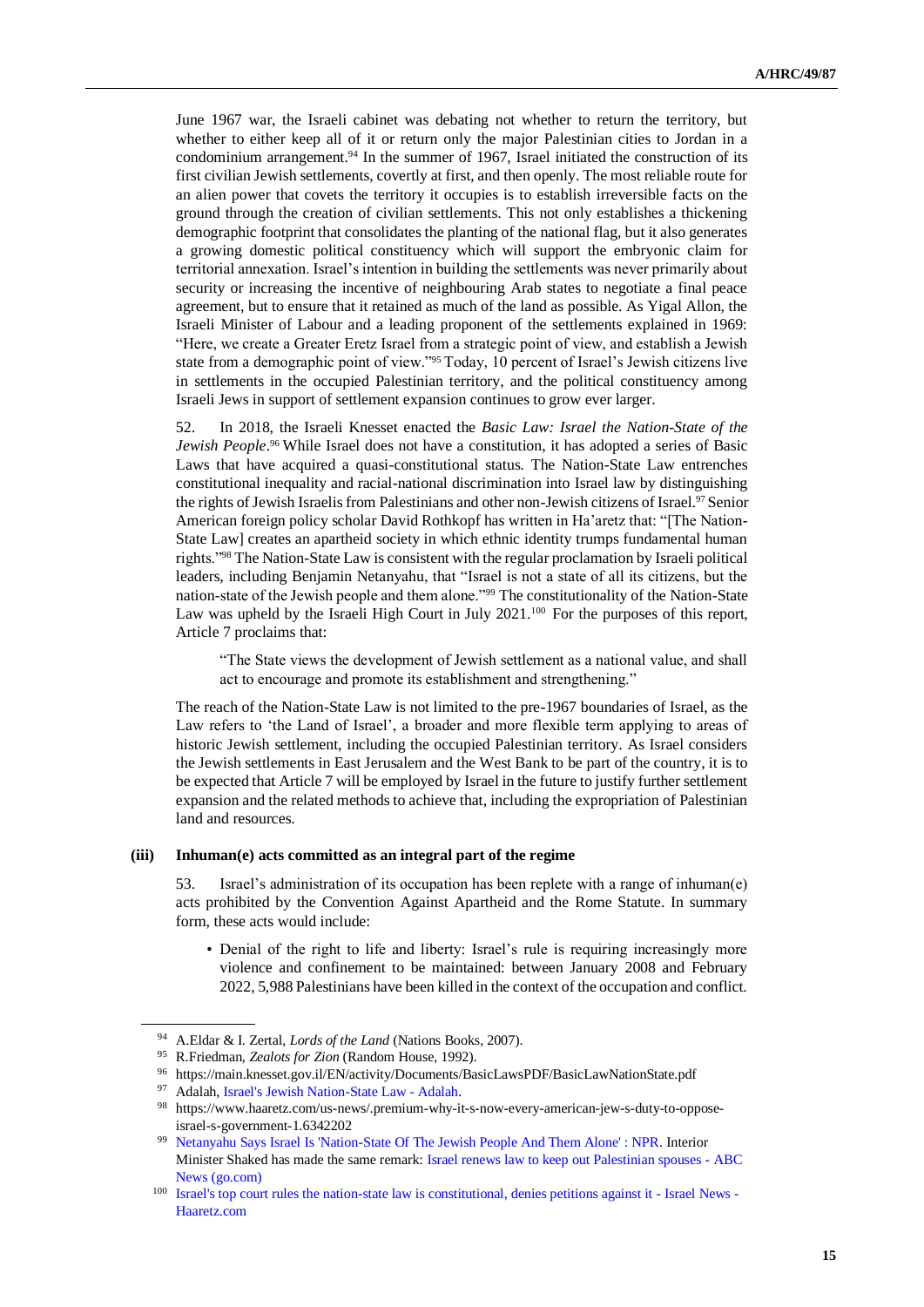(262 Israelis have died during the same time period). 2021 has been the deadliest year for Palestinians since 2014.<sup>101</sup> State-sanctioned extra-judicial killings by Israel continues to be part of its toolbox, including the killings of civilians posing no immediate threat to Israeli troops, and with little or no internal accountability.<sup>102</sup> In addition, Israel's military courts incarcerates thousands of Palestinians on security charges through a judicial system that offers few of the international protections regarding due process, and the prevention of arbitrary arrest and detention.<sup>103</sup> Additionally, hundreds of Palestinians languish in administrative detention under open-ended confinement.104Collective punishment is frequently employed, whether it is the blockade of Gaza, the demolition of family homes of terror suspects or the withholding of bodies.<sup>105</sup>

- Denial of Full Participation in All Features of a Society: Palestinians not only have no voice or vote to hold accountable the military regime which governs much of their lives, they are also severely restricted through Israeli military orders in the exercise of their inherent rights to freedom of expression, assembly, association and movement within their own society. They are confined in travel by hundreds of checkpoints and separate roads and by the permit and ID system. They are restricted in their ability to leave and return to Palestine. Their right to work is impeded by a smothered economy, travel restrictions and the fragmentation of their territory. Hundreds of political and civil organizations are banned, and leading human rights organizations have been designated as 'terrorist' groups. Israel has imprisoned members of the (dormant) Palestinian Legislative Council. Fragmentation divides Palestinians and ensures more comprehensive control by Israel.
- Measures which Divide the Population along Racial Lines: Israel has created hundreds of Jewish-only settlements in East Jerusalem and the West Bank, living separate and apart from Palestinian Arabs. The Israeli settlers enjoy substantially superior rights, benefits, privileges and standards of living. In 2022, the Israeli Knesset adopted The Citizenship Law, which restricts the ability of Palestinians from Israel to marry spouses from the West Bank or Gaza; this does not apply to Israel Jews.<sup>106</sup> The Israeli military application of land, zoning and property rules in East Jerusalem and the West Bank discriminatorily benefits Israeli Jewish settlers and significantly disadvantages Palestinians. Separate settler and Palestinian highways run throughout the West Bank, and Jewish settlers do not encounter the myriad checkpoints and travel obstructions throughout the West Bank. Separate legal systems govern Israeli Jews and Palestinians.
- Exploitation of Labour of a Racial Group: Palestinians have become a reserve labour force for Israel and for its settlements. Israel recently announced that it is planning to issues up to 10,000 permits for Palestinians in Gaza to work in Israel.<sup>107</sup> Similarly, around 90,000 Palestinians in the West Bank have permits to work in Israel.<sup>108</sup> Another 35,000 Palestinians work in the Israeli settlements.<sup>109</sup> Many more work without permits. These jobs are almost all menial unskilled and semi-skilled positions in construction, agriculture and manufacturing, at the low end of Israel's labour market, highly precarious, with no union protection and involving long journeys each day. Palestinians working in Israel are paid more than their counterparts in the occupied

<sup>101</sup> [Data on casualties | United Nations Office for the Coordination of Humanitarian Affairs -](https://www.ochaopt.org/data/casualties) occupied [Palestinian territory \(ochaopt.org\)](https://www.ochaopt.org/data/casualties)

<sup>102</sup> A/HRC/40/74[; Al-Haq Sends Urgent Appeal to UN Special Procedures on Israel's Extrajudicial](https://www.alhaq.org/advocacy/19710.html)  [Killing of Three Palestinian Men in Nablus \(alhaq.org\)](https://www.alhaq.org/advocacy/19710.html)

<sup>103</sup> [Enforcing Illegality: Israel's Military Justice in the West Bank -](http://www.qil-qdi.org/enforcing-illegality-israels-military-justice-in-the-west-bank/) QIL QDI (qil-qdi.org)

<sup>104</sup> [Administrative Detention | Addameer](https://www.addameer.org/israeli_military_judicial_system/administrative_detention#:~:text=Administrative%20detention%20is%20a%20procedure,allowing%20them%20to%20stand%20trial.)

<sup>105</sup> A/HRC/44/60.

<sup>106</sup> [Israel just re-banned Palestinian family unification. What does this law do, and how can it be fought?](https://www.haaretz.com/israel-news/.premium-what-s-new-in-the-citizenship-law-what-s-the-next-step-in-fighting-it-1.10670464)  - Israel News - [Haaretz.com.](https://www.haaretz.com/israel-news/.premium-what-s-new-in-the-citizenship-law-what-s-the-next-step-in-fighting-it-1.10670464) In supporting the *Law*, the Israeli Interior Minister said: "There's no need to mince words. The bill also has demographic reasons".

<sup>107</sup> [Israel to boost number of Palestinian workers from Gaza, Gantz says | The Times of Israel](https://www.timesofisrael.com/israel-to-boost-number-of-palestinian-workers-from-gaza-gantz-says/)

<sup>108</sup> Israel Considers [Expanding Number of Work Permits for Palestinians in Gaza -](https://www.bloomberg.com/news/articles/2022-01-18/israel-considering-expanding-number-of-work-permits-for-gazans) Bloomberg

<sup>109</sup> [palestinian-workers-in-israeli-settlements-webversion-1-page-view-1619871735.pdf \(alhaq.org\)](https://www.alhaq.org/cached_uploads/download/2021/05/01/palestinian-workers-in-israeli-settlements-webversion-1-page-view-1619871735.pdf)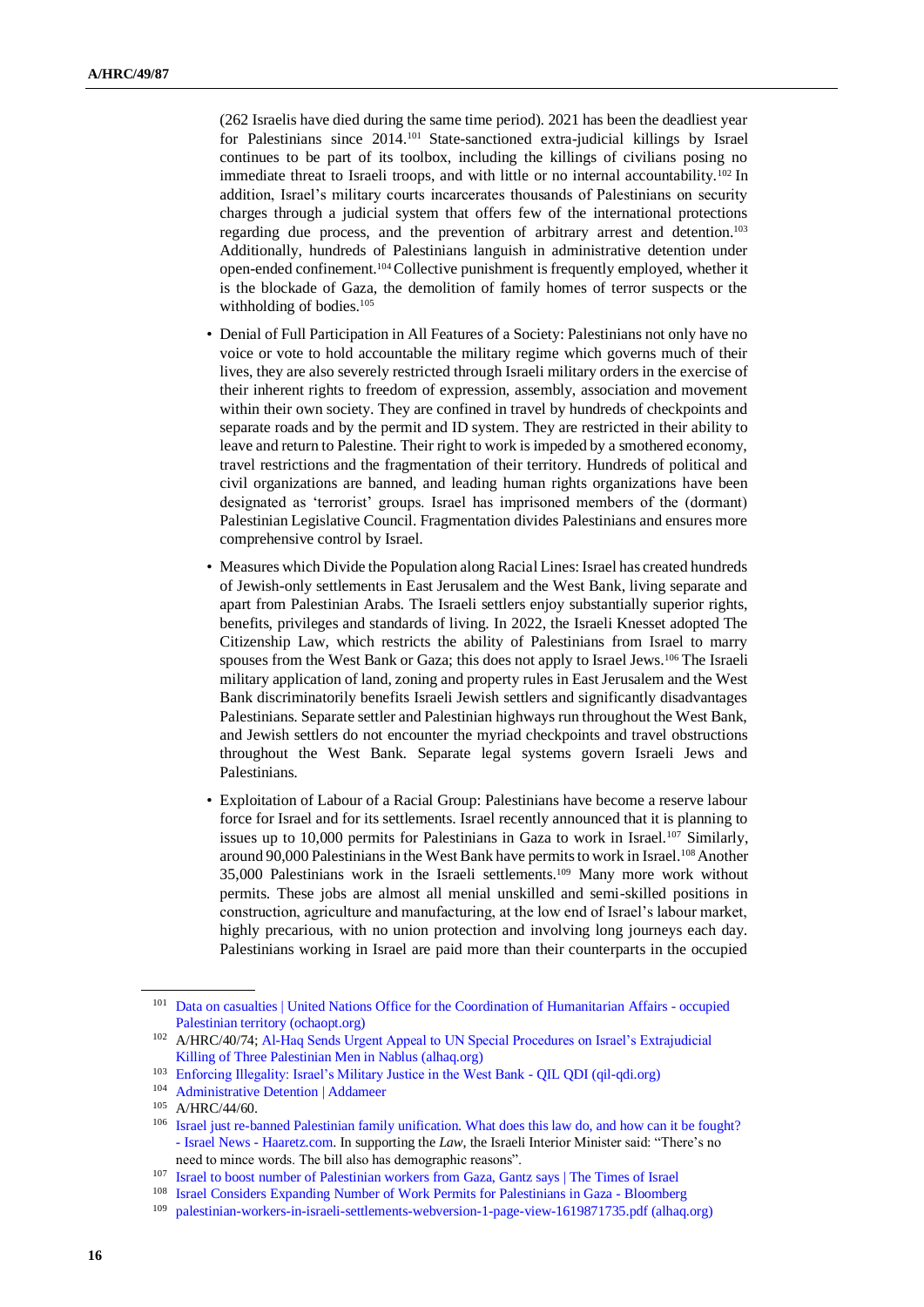territory, but their working conditions and wages are considerably inferior to Israelis in the Israeli labour market, and they are subject to an abusive permit brokerage system. A 2021 report by the International Labour Organization noted the exceptionally harsh impact that the Covid-19 pandemic had on Palestinian employment and working conditions, given that Palestinian society lacks the social shock absorbers possessed by Israel to manage the abrupt labour crisis.<sup>110</sup>

• Other Inhuman(e) Acts Causing Great Suffering: Although strictly prohibited under international law, torture continues to be used in practice by Israel against Palestinians in detention. Methods of torture include sleep deprivation, beating and slapping, humiliation, unhygienic conditions and extended shackling in contorted position.<sup>111</sup> Challenges to the Israeli Supreme Court against its use have been unsuccessful.<sup>112</sup> Beatings by Israeli soldiers of Palestinians during an arrest are regularly reported, with little accountability.<sup>113</sup>

## **IV. Conclusion**

54. International humanitarian law permits differential treatment of an indigenous population during an occupation, but only in a restricted fashion. Such treatment must be anchored in the principle that any infringements to human rights and equality is to be as minimal and proportional as possible during the conduct of an occupation that is both temporary and short-term. This is not the case in Israel's 55-year-old occupation. Permanent alien rule over occupied territory and its indigenous population is the antithesis of international humanitarian law and, in recent decades, the inexorable Israeli occupation has become indistinguishable from annexation.

55. Is this situation now apartheid? Applying each of the three steps of the amalgamated test from the Convention Against Apartheid and the Rome Statute, the Special Rapporteur has concluded that the political system of entrenched rule in the occupied Palestinian territory which endows one racial-national-ethnic group with substantial rights, benefits and privileges while intentionally subjecting another group to live behind walls, checkpoints and under a permanent military rule "*sans droits, sans égalité, sans dignité et sans liberté*" satisfies the prevailing evidentiary standard for the existence of apartheid.

56. First, an institutionalized regime of systematic racial oppression and discrimination has been established. Israeli Jews and Palestinian Arabs in East Jerusalem and the West Bank live their lives under a single regime which differentiates its distribution of rights and benefits of the basis of national and ethnic identity, and which ensures the supremacy of one group over, and to the detriment of, the other. (The Palestinian Authority exercises restricted jurisdiction and provides services in limited parts of the West Bank that Israel has no interest in delivering.) The differences in living conditions and citizenship rights and benefits are stark, deeply discriminatory and maintained through systematic and institutionalized oppression.

57. Second, this system of alien rule has been established with the intent to maintain the domination of one racial-national-ethnic group over another. Israeli political leaders, past and present, have repeatedly stated that they intend to retain control over all of the occupied territory in order to enlarge the blocs of land for present and future Jewish settlement while confining the Palestinians to barricaded population reserves. This is a two-sided coin: Israel's plans for more Jewish settlers and larger Jewish settlements on greater tracts of occupied land cannot be accomplished without the expropriation of more Palestinian property together with harsher and more sophisticated methods of population control to manage the inevitable resistance. Under this system, the freedoms of one group are inextricably bound up in the subjugation of the other.

<sup>110</sup> [wcms\\_793285.pdf \(ilo.org\)](https://www.ilo.org/wcmsp5/groups/public/---ed_norm/---relconf/documents/meetingdocument/wcms_793285.pdf)

 $^{111}$ .org.stoptorture.org.il) סופי-אנגלית-עינויים-נגד-הוועד-2021-מידע-דף.

<sup>112</sup> https://www.omct.org/en/resources/blog/its-now-even-more-official-torture-is-legal-in-israel

<sup>113</sup> [Torture and Abuse in Interrogation | B'Tselem \(btselem.org\)](https://www.btselem.org/torture)